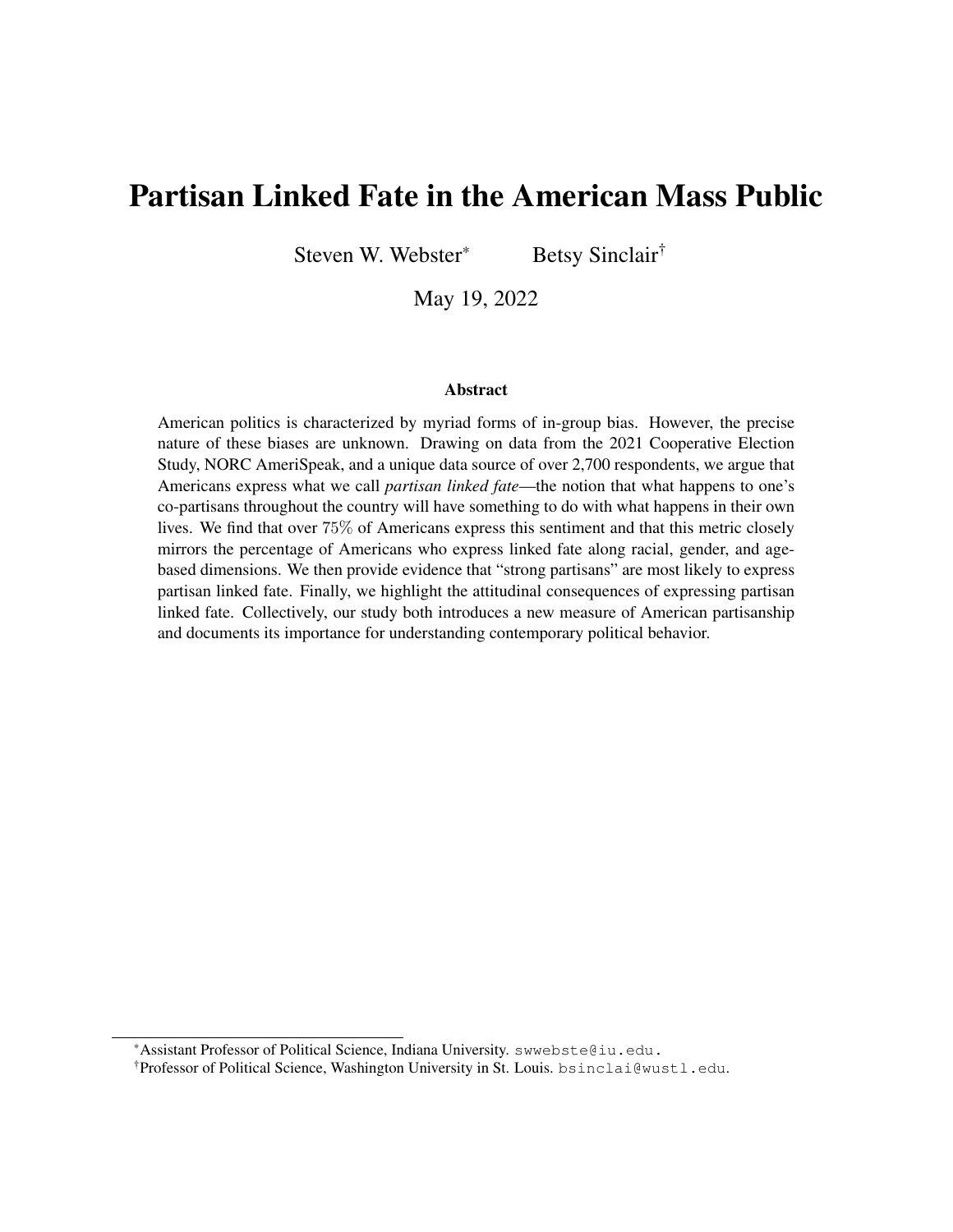Partisanship is a fundamental aspect of American political behavior. While this has undoubtedly been the case for some time [\(Campbell et al.](#page-21-0) [1960\)](#page-21-0), recent analyses—both scholarly and journalistic—suggest that partisanship in the contemporary era is unique. Today, partisanship is often described as a "mega-identity" that is a bundle of racial, cultural, and ideological identities [\(Mason](#page-23-0) [2018\)](#page-23-0). This identity, in turn, fosters antipathy [\(Orr and Huber](#page-23-1) [2020;](#page-23-1) [Dias and Lelkes](#page-21-1) [2021\)](#page-21-1) that can lead to changes in voting patterns [\(Abramowitz and Webster](#page-21-2) [2016\)](#page-21-2) and introduce a series of behavioral biases [\(Iyengar and Westwood](#page-22-0) [2015;](#page-22-0) [Webster, Connors and Sinclair](#page-25-0) [2022\)](#page-25-0). The manifold presence of this "hyper-partisan politics" has led commentators to highlight that American partisanship is now defined almost entirely by a strong sense of "loathing [the] opposing party" [\(Drutman](#page-21-3) [2020\)](#page-21-3).

Though negativity and antipathy are both on the rise and play an important role in shaping contemporary political behavior, we argue that the over-time dynamics that have led to changes in Americans' relationship with supporters of the opposing party have also altered how they view supporters of their own political party. We argue that Americans today express a sense of what we call *partisan linked fate*—the notion that what happens to one's co-partisans throughout the country will have something to do with what happens in their own lives. Drawing on data from the 2021 Cooperative Election Study (CES), we establish the existence of partisan linked fate as a construct among the mass public. Specifically, we find that just over 76% of Americans express this sentiment. We then draw upon two additional samples—one from NORC AmeriSpeak and the other a sample from Lucid of over 2,700 self-identifying partisans—in order to both replicate our findings from the CES and benchmark the expression of partisan linked fate to more commonly studied expressions of linked fate (such as race, gender, and age).

After establishing its existence among the mass public and comparing it to other forms of linked fate, we then examine the correlates of partisan linked fate. We find that the expression of partisan linked fate is most common among those who identify as a "strong partisan." Importantly, we find this patterns of results across three different sources of data. We also find evidence that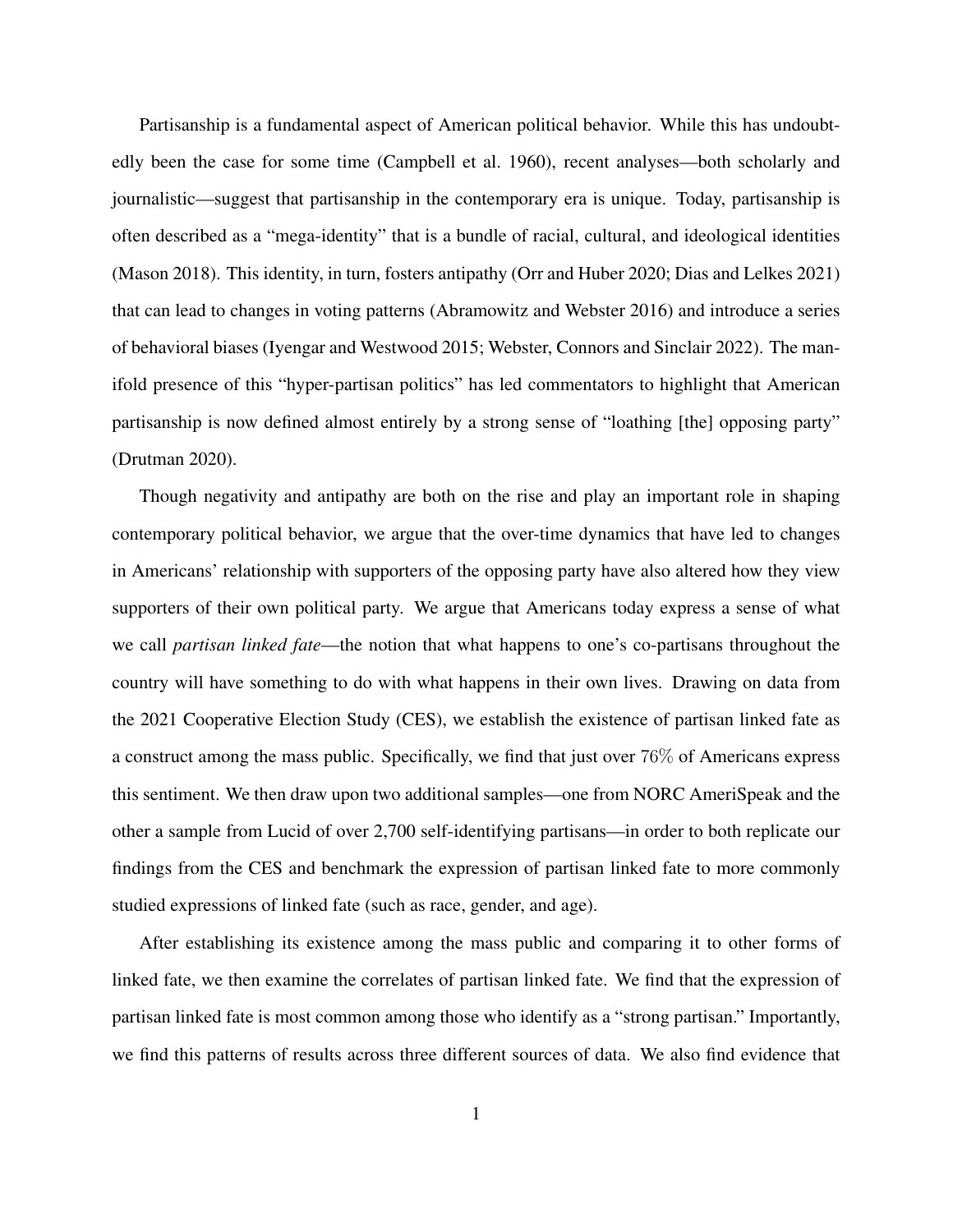one's strength of partisanship predicts the magnitude with which partisan linked fate is expressed. Finally, we find evidence—albeit inconsistent—that living in more extremely partisan locations predicts the expression of partisan linked fate.

Finally, we point to a specific attitudinal consequence of expressing partisan linked fate. Here, we document how partisan linked fate is related to a greater belief in conspiracy theories that are endorsed by co-partisans. This is true whether the conspiracy theories are health-related (e.g. COVID-19 being created in a military research facility), explicitly political in nature (e.g. ballots are sometimes counted inaccurately, or the September 11, 2001, terrorist attacks were a false flag operation), or entirely fictitious and devoid of any clear *ex ante* partisan prime (e.g. birds are really spy drones, or government-mandated fluorescent light bulbs make it easier to control citizens).

Collectively, our results speak to important developments pertaining to contemporary American partisanship. In the wake of decades' worth of social sorting [\(Levendusky](#page-22-1) [2009\)](#page-22-1), Americans' partisan identities have begun to operate in a manner similar to racial and ethnic identities. Thus, rather than being just an expression of one's political views at the ballot box, modern American partisanship has evolved into an expression both of whom one *likes* and whom one *loathes*. While previous scholarship has spent considerable time examining this latter part of partisan identity, our work both introduces and provides evidence of the empirical value of a new concept addressing the former part.

This paper proceeds as follows. First, we outline prior work on linked fate in American politics. Drawing on this literature, we then develop a theory as to why we expect Americans to express linked fate along an explicitly partisan dimension. Next, we outline three different sources of data that we use to test our arguments. We then present a series of results that document the existence of partisan linked fate among the mass public and benchmark its expression to other forms of linked fate. We then highlight the correlates of expressing partisan linked fate before outlining its attitudinal consequences. Finally, we conclude with some thoughts about the implications of these findings for the future of American partisanship.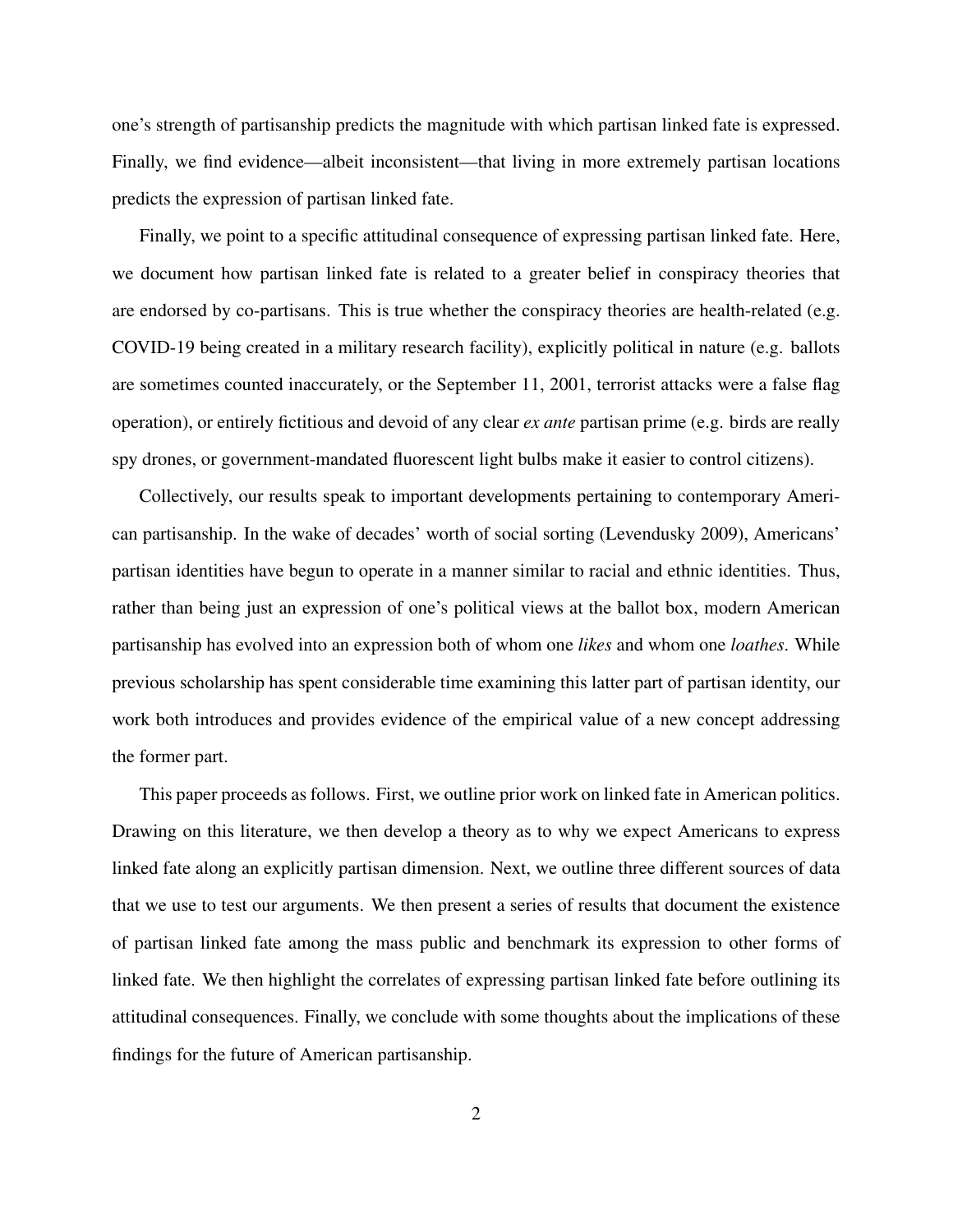### Partisan Linked Fate in the American Public

The term "linked fate" originates from [Dawson'](#page-21-4)s [\(1994\)](#page-21-4) survey analyses of of the 1984 National Black Election Study. These analyses showed a striking similarity in survey responses across class lines which, according to [Dawson](#page-21-4) [\(1994\)](#page-21-4), was driven by Black voters' sense of shared fate—a fate rooted in "the historical legacy of racial and economic oppression that forged [the] racial identity of African Americans" (pg. 4). Thus, membership in a group (here, a racial group) can cause individuals to prioritize group interests above individual interests. In fact, group interests often become intertwined with individual interests to the point where individuals perceive that "what happens to the group will also affect the individual member" [\(Simien](#page-24-0) [2005\)](#page-24-0).

Though it has been primarily studied among Black Americans (see, e.g., [Bunyasi and Smith](#page-21-5) [2019;](#page-21-5) [Tate](#page-24-1) [1993\)](#page-24-1), linked fate can—and does—exist for other racial groups. [Sanchez and Medeiros](#page-23-2) [\(2016\)](#page-23-2), for instance, find that linked fate among Latinos predicts support for expanding health care in the United States (see also, [Sanchez and Masuoka](#page-24-2) [2010\)](#page-24-2). Such a finding comports with other work indicating that linked fate among Latinos predicts a desire for descriptive representation [\(Schildkraut](#page-24-3) [2013\)](#page-24-3) and that Latinos' sense of linked fate is shaped by (among other things) the stringency of immigration laws [\(Vargas, Sanchez and Valdez Jr.](#page-25-1) [2017\)](#page-25-1).

So, too, has linked fate been studied among Asian Americans. [Masuoka](#page-23-3) [\(2006\)](#page-23-3) finds evidence of a "growing Asian-American . . . group consciousness" (pg. 1009) and that Asian American linked fate increases when racial discrimination is present. Related work adds nuance to this finding, claiming that Asian Americans are also more likely to express a sense of linked fate when perceptions of racial discrimination are high [\(Lu and Bradford](#page-22-2) [2019\)](#page-22-2). In addition to real and perceived discrimination, prior work argues that both education and social exclusion are positively correlated with Asian Americans' expression of linked fate [\(Kiang, Wilkinson and Juang](#page-22-3) [2021\)](#page-22-3).

The expression of linked fate is not limited to racial minorities. On the contrary, recent work on Whiteness as an identity in American politics suggests that even members of a racial majority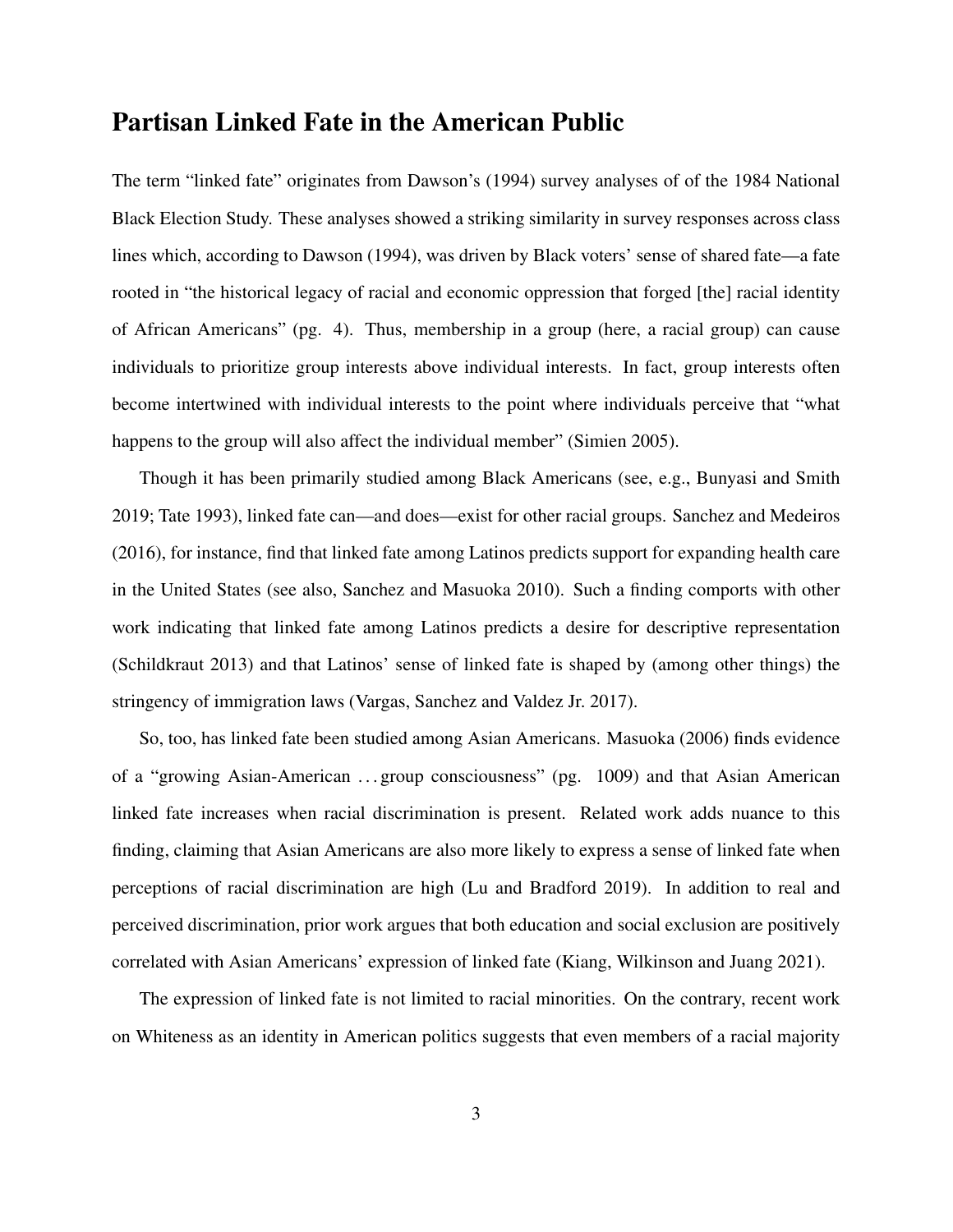can exhibit racial consciousness to an extent that changes both their behavior and their political attitudes [\(Berry, Ebner and Cornelius](#page-21-6) [2019\)](#page-21-6). [Jardina](#page-22-4) [\(2019\)](#page-22-4), for example, shows that the centrality of Whiteness to one's identity predicts attitudes and support for policies that defend and maintain the racial status quo. Relatedly, [Schildkraut](#page-24-4) [\(2015\)](#page-24-4) argues that Whites who feel a sense of linked fate with their racial group are among the most likely to believe that their political representative should also be White.

Accordingly, linked fate exists to a considerable degree among members of various racial groups. And, in many cases, "[l]inked fate best captures the critical cognitive components of racial group consciousness" [\(McClain et al.](#page-23-4) [2009\)](#page-23-4). As a result, understanding whether expressions of linked fate are present—and the degree to which those expressions exist—within a group is important for understanding how members of that group engage within the political sphere.

Linked fate, then, is primarily concerned with capturing the extent to which one expresses a sense of solidarity with his or her group on a given (usually, race-based) dimension. Yet, linked fate need not be applied only to the study of racial politics. As [Dawson'](#page-21-4)s [\(1994\)](#page-21-4) pioneering work notes, notions of linked fate draw largely from social-psychological theories of social identity theory [\(Turner et al.](#page-24-5) [1987\)](#page-24-5). As a result, scholars have increasingly applied the concept of linked fate to groups other than race [\(Stout, Kretschmer and Ruppanner](#page-24-6) [2017;](#page-24-6) [Goode et al.](#page-22-5) [2021;](#page-22-5) [Ruppanner](#page-23-5) [et al.](#page-23-5) [2019\)](#page-23-5).

Increasingly, scholars have argued that partisanship operates as an identity in a manner similar to race, gender, or ethnicity [\(West and Iyengar](#page-25-2) [2020\)](#page-25-2). This conceptualization of partisanship has considerable implications: Americans are biased and angry [\(Mason](#page-23-0) [2018\)](#page-23-0), prone to exhibiting partisan-based forms of discrimination [\(Iyengar and Westwood](#page-22-0) [2015\)](#page-22-0), likely to participate in political campaigns as a way of re-affirming their partisan identities [\(Huddy, Mason and Aarøe](#page-22-6) [2015\)](#page-22-6), and apt to engage in myriad forms of partisan motivated reasoning [\(Lodge and Taber](#page-22-7) [2013;](#page-22-7) [Miller,](#page-23-6) [Saunders and Farhart](#page-23-6) [2016\)](#page-23-6). Such group-based forms of political expression are likely to be more pronounced when elements of social pressure are present [\(Sinclair](#page-24-7) [2012;](#page-24-7) [Connors](#page-21-7) [2020\)](#page-21-7).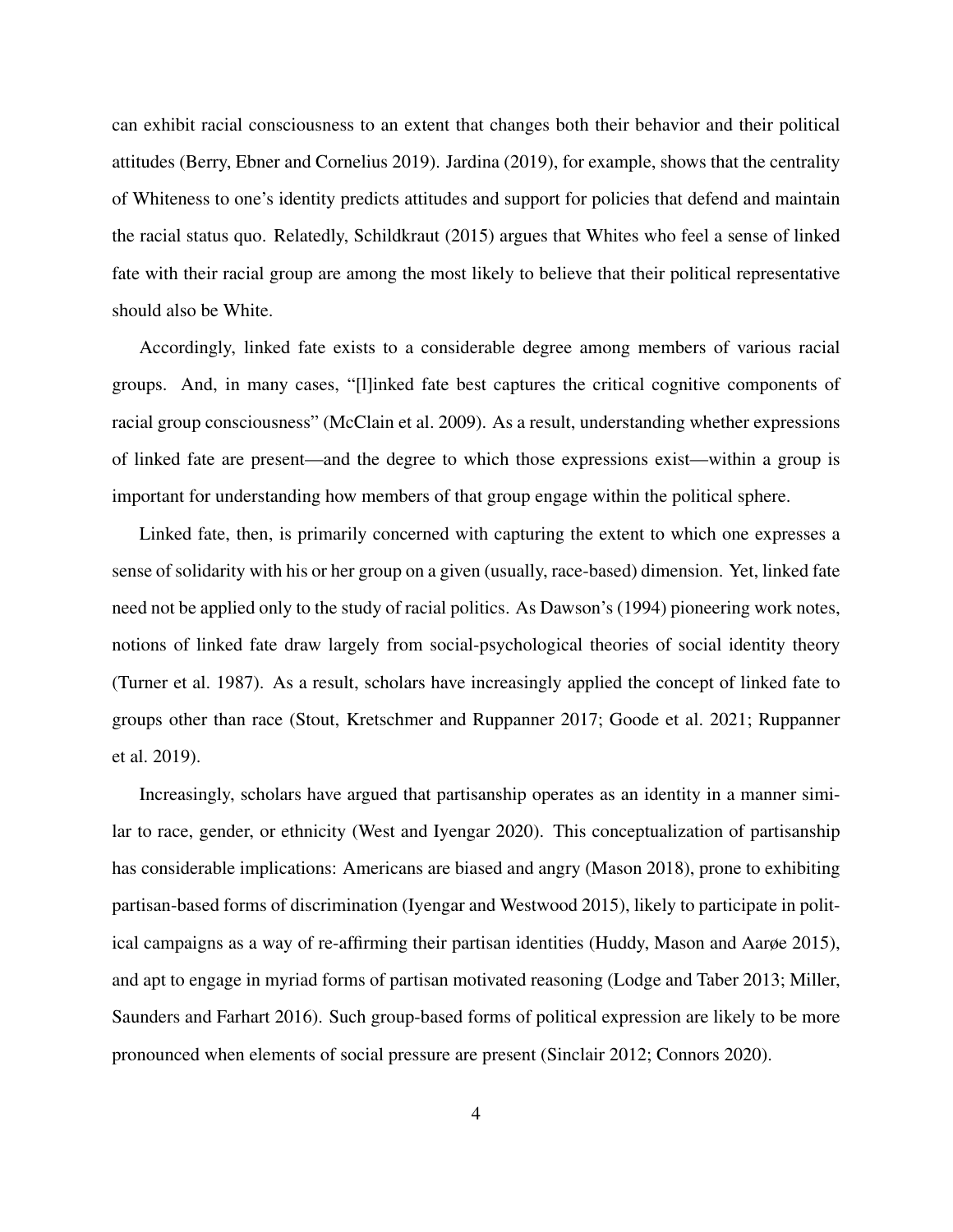To the extent partisanship does operate as a social identity, as previous scholars have argued, this identity should also entail a sense of camaraderie or solidarity that is present in other group dynamics. Specifically, the nature of contemporary American partisanship and its standard conceptualization as an identity implies that linked fate should exist along purely partisan lines. Thus, the importance of partisanship as an identity in contemporary American politics leads us to our first expectation: partisans will express a belief that what happens to their co-partisans will have something to do with what happens in their own life.

In addition to expecting that linked fate will exist along a partisan dimension among the mass public, there is reason to believe that both *whether* one expresses this sentiment and the *degree* to which they do so will be dependent upon personal characteristics. Indeed, we expect one's expression of partisan linked fate to be a function of the strength of their own partisan identity. More specifically, we expect that, relative to weak identifiers and "regular" identifiers, those who identify as a "strong partisan" will be more likely to express partisan linked fate. In a similar manner, we expect those who identify as a "strong partisan" to express the greatest degree of partisan linked fate.

Additionally, we expect the expression of partisan linked fate to be related to the partisan composition of where one lives. Recent work has shown that Americans have a slight stated preference for living near co-partisans [\(Tam Cho, Gimpel and Hui](#page-24-8) [2013;](#page-24-8) [Mummolo and Nall](#page-23-7) [2017\)](#page-23-7) and that one's surroundings can shape their own partisan identification [\(Martin and Webster](#page-22-8) [2020\)](#page-22-8). To the extent these preferences and these mechanism of social influence (see, e.g., [Sinclair](#page-24-7) [2012\)](#page-24-7) are at work, living in an area that disproportionately leans towards one of the two major parties should predict the expression of partisan linked fate. Thus, we expect that living in areas that are highly Democratic or highly Republican will predict a greater expression of partisan linked fate.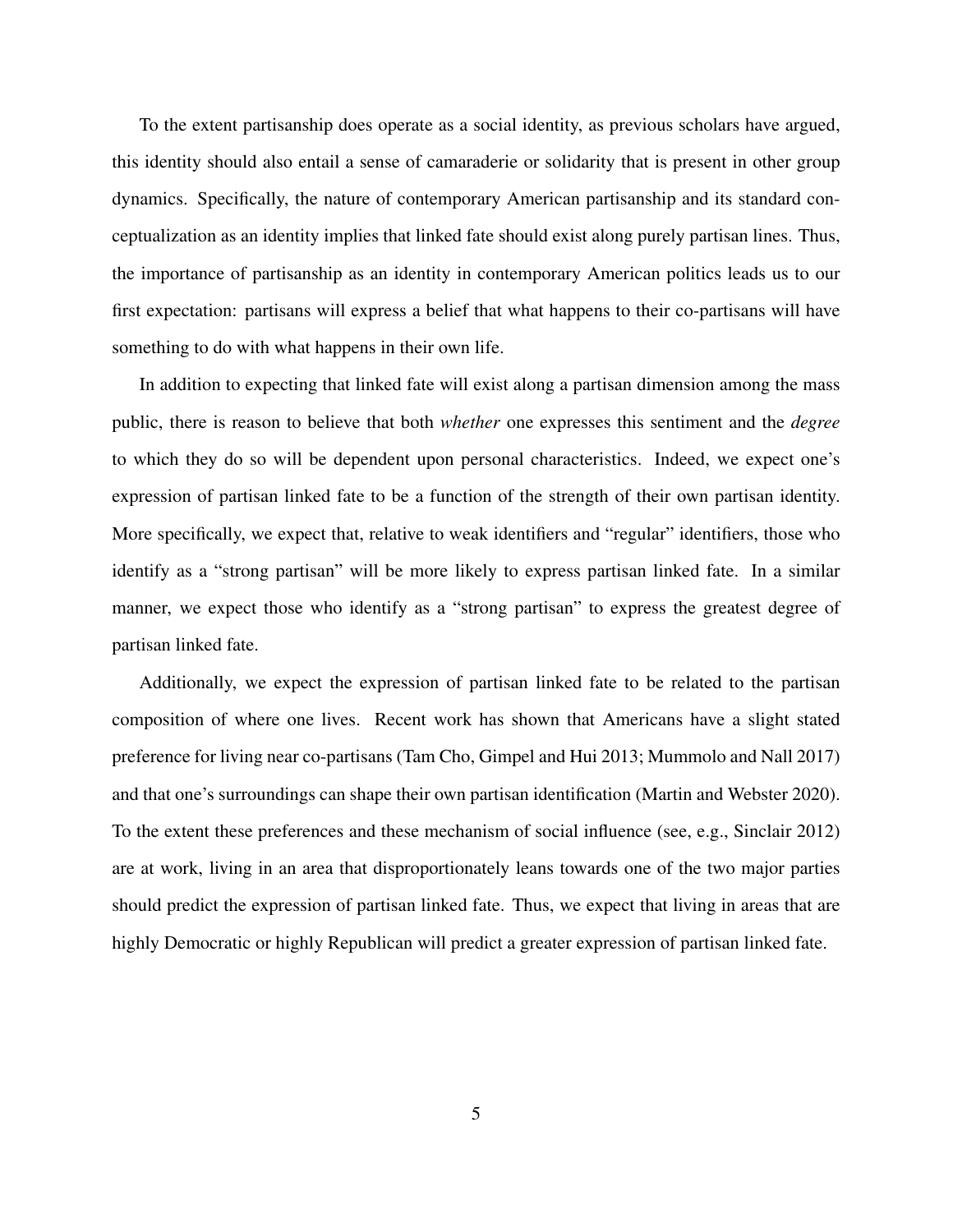## Data & Measures

To examine the degree to which Americans express partisan linked fate, we draw upon three sources of data: the Indiana University module of the 2021 Cooperative Election Study (CES), a sample from NORC AmeriSpeak, and a sample of over 2,700 self-identifying partisans obtained via the Lucid Theorem platform. All three datasets contain standard political and sociodemographic information—such as race, gender, income, and educational attainment—for each respondent. In addition to these questions, our sources of data include a series of questions designed to measure respondents' expression of partisan linked fate. Because these questions require respondents to hold a partisan identity of their own, they were only presented to those who identified as a Democrat, a Republican, or an independent who leans towards either the Democratic or Republican Party.

The first question used to measure partisan linked fate captures a dichotomous presence or absence of partisan linked fate. Specifically, the question asks respondents whether they believe that "what happens to other [Democrats/Republicans] in this country will have something to do with what happens in your life." Thus, the question was presented in a way that self-identifying Democrats were asked about Democrats and self-identifying Republicans were asked about Republicans. Response options are "yes" and "no." The text of this question is drawn directly from the literature on racial linked fate and, aside from asking about partisanship instead of racial identity, is a verbatim copy of the traditionally used measure of linked fate.

The second question used to measure partisan linked fate is designed to capture the intensity with which one expresses such a sentiment. This question asks individuals to state whether what happens to other Democrats or Republicans (depending on one's own self-identified partisanship) will affect them "a lot," "some," or "not very much." Because this question measures the intensity of one's expression of partisan linked fate, it is only shown to those respondents who answered "yes" to the initial partisan linked fate question. For the purposes of analysis, responses to this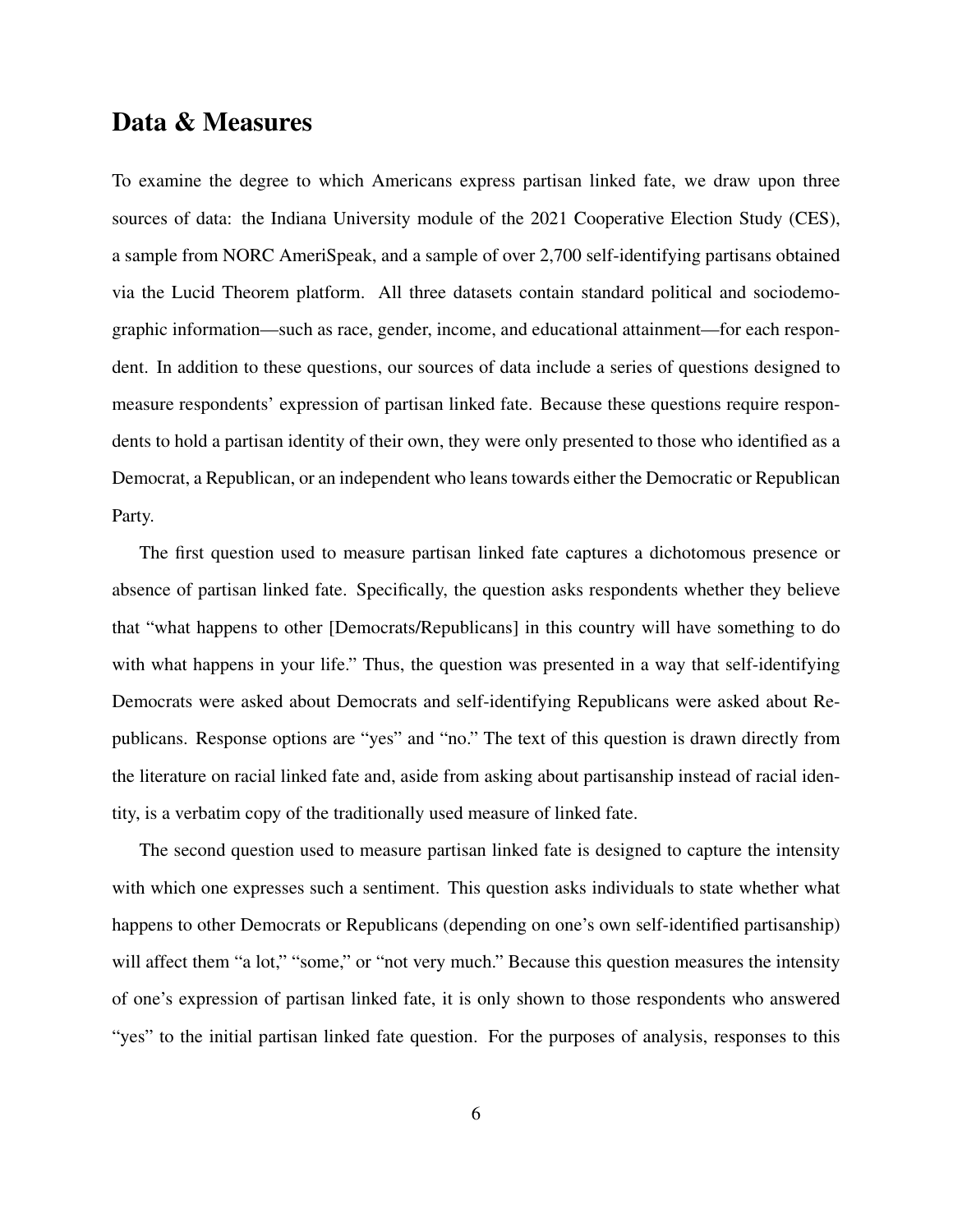question are coded to range from 0-2. Higher values indicate a greater degree of partisan linked fate.

To directly compare the degree to which Americans express partisan linked fate relative to linked fate along other identity-based dimensions, in our NORC and Lucid samples we also measure respondents' attachment to their own racial group, gender, and age cohort. For each of these three group-based identities, we use an identical measurement strategy to the one described above. Thus, for each group identity, respondents are asked the dichotomous linked fate question and, if the respondent indicates that they do hold a sense of linked fate for that group, they are presented with the follow-up question measuring the intensity of that sentiment.

Additionally, in order to assess the relationship between partisan linked fate and various political attitudes, in our Lucid sample we asked a series of questions pertaining to belief in conspiracy theories. Specifically, we asked questions about whether the September 11, 2001, terrorist attacks were a false flag operation; whether ballots were not counted as intended in the most recent presidential election; whether COVID-19 was created in a military research facility; and, additionally, whether vaccines contain microchips that allow the government to track a person's movements. We also asked attitudes about two conspiracy theories that are fictitious and, accordingly, have no *ex ante* partisan prime: whether the U.S. government has mandated the switch to fluorescent light bulbs because such lights make people more obedient and easier to control [\(Oliver and Wood](#page-23-8) [2018\)](#page-23-8); and whether birds are really drone replicas installed by the U.S. government to spy on Americans.

In each case, the conspiracy theory was prefaced by the claim that "[Democrats/Republicans] like you sometimes believe that." Thus, for example, when asking about the belief that vaccines contain tracking microchips, respondents were presented with a prompt that said "[Democrats/Republicans] like you sometimes believe that vaccines contain microchips that allow the government to track a person's movements." The partisan prime was obtained from each respondent's own self-identified partisan affiliation. After each prompt, agreement with the conspiracy theories was measured on a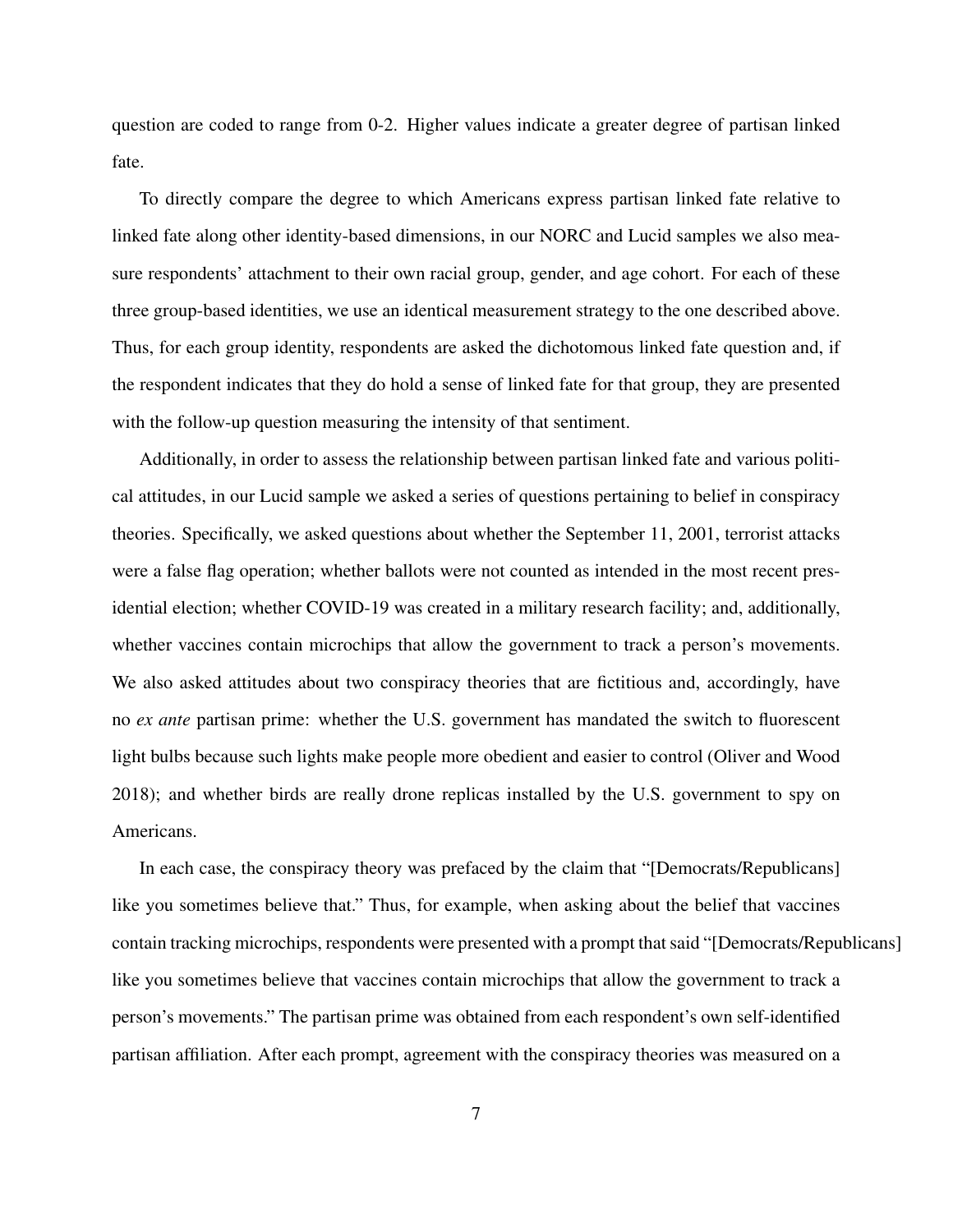7-point Likert scale ranging from "strongly disagree" to "strongly agree."

Finally, we collect data on the partisan leanings of each respondent's House district from the Cook Political Report. Thus, for each respondent, we have a measure of how Democratic or Republican their House district is in presidential voting compared to the nation (i.e., the district's partisan voting index, PVI). In each case, we take the absolute value of the Cook PVI in order to obtain a measure of each district's partisan extremity. For the CES data, each respondent's PVI score is assigned based off of their stated House district. Because congressional districts were not collected in the Lucid and NORC data, we assign respondents to a congressional district if the geographic centroid of their zip code of residence falls within a congressional district's boundaries.

### **Results**

#### The Existence of Partisan Linked Fate

To begin, we first present a series of summary statistics documenting the existence of partisan linked fate in the mass public. Starting with our CES data, we find that 75.8% of respondents expressed partisan linked fate ( $\sigma_{PLF}$  = 2.12). Of those who expressed partisan linked fate, the average score on the follow-up question measuring intensity of the sentiment was 1.3  $(\sigma_{Intensity} = .03).$ <sup>[1](#page-8-0)</sup> These figures are noteworthy, as they track closely with those measuring linked fate across racial and ethnic dimensions (see, e.g., [Gay, Hochschild and White](#page-21-8) [2016\)](#page-21-8). Moreover, the expression of partisan linked fate is substantively similar across partisan affiliation. Tables of partisan linked fate by partisan identification are available in the Appendix.

To examine the robustness of this finding, we now present results from our Lucid ( $n = 2,850$ ) and NORC samples ( $n = 1,005$ ). Once again, we find that a remarkably high proportion of respondents expressed a sense of partisan linked fate. In the Lucid data, 76% of respondents answered "yes" when asked whether what happens to their co-partisans in this country will have something to

<span id="page-8-0"></span><sup>&</sup>lt;sup>1</sup>All numbers are calculated using the appropriate survey weights.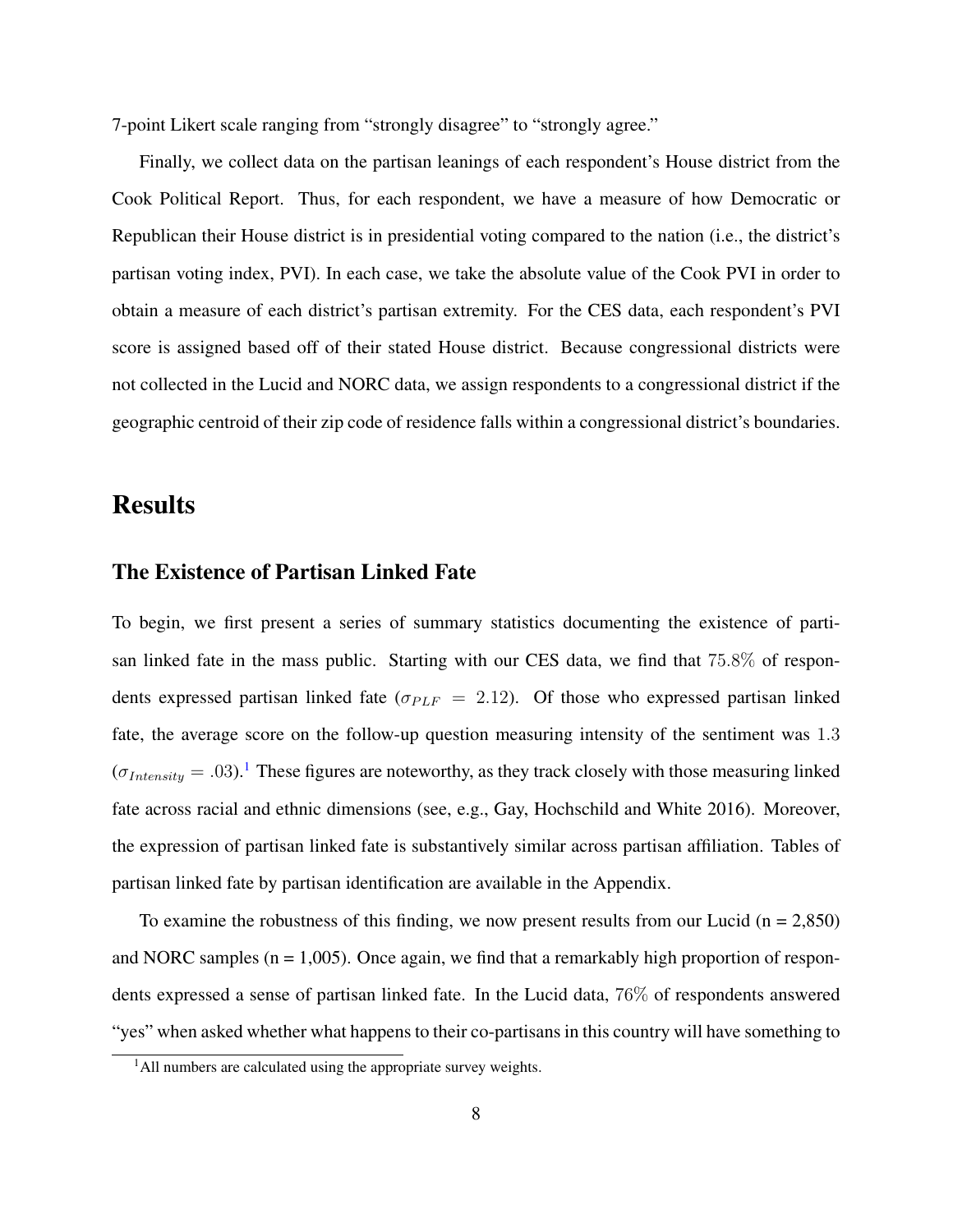do with what happens in their life. Additionally, we found that the average score on the follow-up measure of intensity was 1.3. In the NORC data, 78% of respondents expressed a sense of partisan linked fate. The average level of intensity (i.e., the score on the follow-up measure) was 1.2. The figures in the Lucid and NORC samples are nearly identical to the CES benchmarks of 75% and 1.3, respectively. Thus, across three datasets we are able to verify the existence of partisan linked fate and provide consistent estimates as to the percentage of Americans who express these views and the degree to which they hold them.

Though we have been able to document the existence of partisan linked fate—as well as highlight the degree to which it is expressed—across three different sources of data, how this form of partisan togetherness compares to other forms of linked fate remains an open question. To address this, we asked respondents from our Lucid and NORC samples to answer questions about their racial identification, their gender, and their birth year. Then, using this information, we generated a series of linked fate questions pertaining to each respondent's self-declared race, gender, and age cohort.[2](#page-9-0) The breakdown of each of these linked fate measures, including partisan linked fate, is shown in Table [1.](#page-10-0)

As shown in Table [1,](#page-10-0) responses to the initial linked fate question were remarkably similar across each of the four dimensions and across our two samples. In our Lucid sample, the percentage of respondents who expressed a sense of partisan linked fate was identical to the percentage of those who expressed a sense of racial linked fate (both 76%). We find nearly identical figures in our NORC sample: 78% of respondents expressed partisan linked fate, while 77% of respondents expressed racial linked fate. The expression of linked fate for gender was slightly higher than these previous two metrics across both samples (78% in the Lucid sample; 80% in the NORC sample), while age-based linked fate showed more variation across samples (75% in the Lucid sample;

<span id="page-9-0"></span><sup>&</sup>lt;sup>2</sup>With two exceptions (18-20 years old and 75+ years old), age cohorts are broken down into 5-year increments. This breakdown mirrors that used by standard survey batteries such as the American National Election Studies (ANES).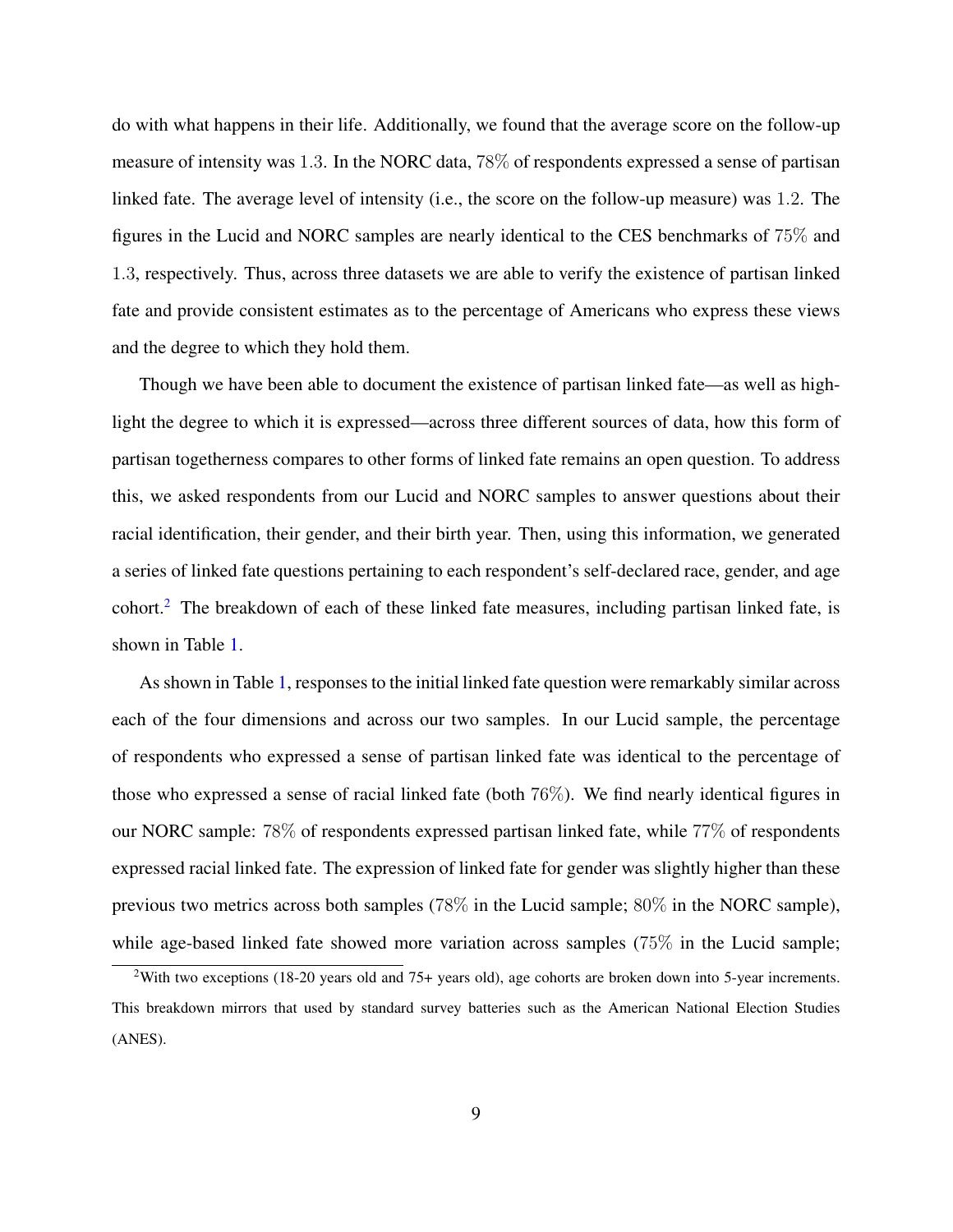<span id="page-10-0"></span>

|            |       | % Linked Fate | Mean Degree |             |  |
|------------|-------|---------------|-------------|-------------|--|
|            | Lucid | <b>NORC</b>   | Lucid       | <b>NORC</b> |  |
| Partisan   | 76    | 78            | 1.28        | 1.15        |  |
| Racial     | 76    | 77            | 1.26        | 1.15        |  |
| Gender     | 78    | 80            | 1.37        | 1.25        |  |
| Age Cohort | 75    | ጸበ            | 1.38        | 1.21        |  |

Table 1: Linked Fate Across Groups. This table shows the proportion of respondents who expressed a sense of linked fate across partisan, racial, gender, and age cohort dimensions; it also shows the intensity with which respondents reported feeling each sense of linked fate. Data come from our Lucid and NORC samples.

80% in the NORC sample). Similarly, the magnitude with which respondents exhibited linked fate across these dimensions was nearly identical. In our Lucid sample, the mean response on the follow-up question (ranging from 0-2) to partisan linked fate was 1.28; this same measure was a slightly lower 1.26 for racial linked fate. The follow-up question measuring intensity was higher for both gender and age-based linked fate—1.37 and 1.38, respectively. Among our NORC sample, the mean response on our follow-up question was 1.15 for both partisan and racial linked fate. For gender and age-based linked fate, these figures were 1.25 and 1.21, respectively. Collectively, these statistics suggest that partisan linked fate exists among the American mass public and does so to a degree that is on par with more traditionally studied forms of linked fate, such as race or gender.<sup>[3](#page-10-1)</sup>

### Correlates of Partisan Linked Fate

The preceding analyses have documented two things: first, that partisan linked fate exists as a construct among the American mass public; and, second, that the public expresses a sense of partisan linked fate at rates that are remarkably similar to linked fate along other dimensions (e.g.

<span id="page-10-1"></span><sup>&</sup>lt;sup>3</sup>Additionally, we can present evidence that these results are robust to repeated within-survey measurement. See Table **[B.4](#page-27-0)** in the Appendix for more details.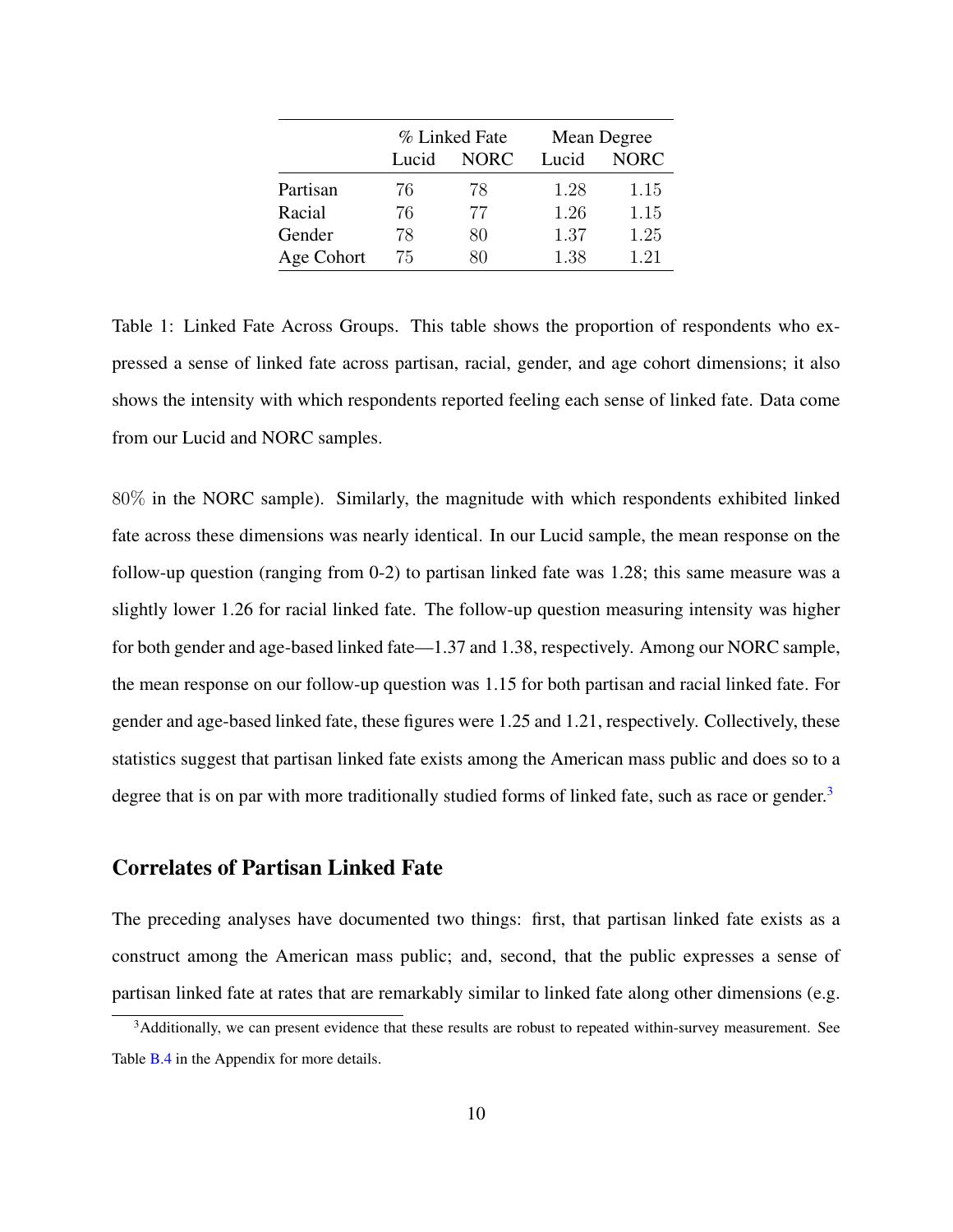race, gender, and age). Left unanswered is the nature of partisan linked fate in the mass public. Specifically, who is it that is most likely to express this sentiment? It is to this task that we now turn.

To address this question, we rely on data from our CES, Lucid, and NORC samples. Across each of these datasets, we run logistic regression models predicting whether or not each individual  $i$  expresses partisan linked fate. We also run a series of models predicting the magnitude of each respondent's partisan linked fate, estimated via ordinary least squares. Our set of predictor variables is the same for both the logistic regression and OLS models.

To begin, we include a dummy variable for those who identify as a "strong partisan." Derived from our 7-point measure of partisan identification, this variable takes on a values of one if a respondent indicates that they are a "strong Democrat" or a "strong Republican" and a zero otherwise. We also include a measure of each district's Cook PVI to control for a respondent's partisan context. We then add four sociodemographic predictors. We include a variable for racial identity, dichotomized as non-White or White. We also include a measure of each respondent's household income and educational attainment (dichotomized as having at least a Bachelor's degree or not). Finally, we include a variable for each respondent's gender by adding a dummy variable for women. The results of these models are shown in Table [2.](#page-12-0)

One primary pattern emerges from the models displayed in Table [2.](#page-12-0) First, our models suggest that identifying as a strong partisan predicts the expression of partisan linked fate. This is true in our Lucid sample ( $\beta_{\text{Strong Patisan}} = 0.462$ ;  $p < .01$ ), our CES sample ( $\beta_{\text{Strong Patisan}} = 0.932$ ;  $p <$ .05), and our NORC sample ( $\beta_{\text{Strong Partisan}} = 0.442$ ;  $p < .05$ ). This finding comports with our theoretical expectations. Indeed, because those individuals who identify strongly with their political party are the most committed of partisans, their expression of partisan linked fate is to be expected. That this relationship is found in three different national samples provides robust evidence that strong partisans are the most likely to express partisan linked fate.

We find similar evidence when examining the correlates of predicting greater degrees of parti-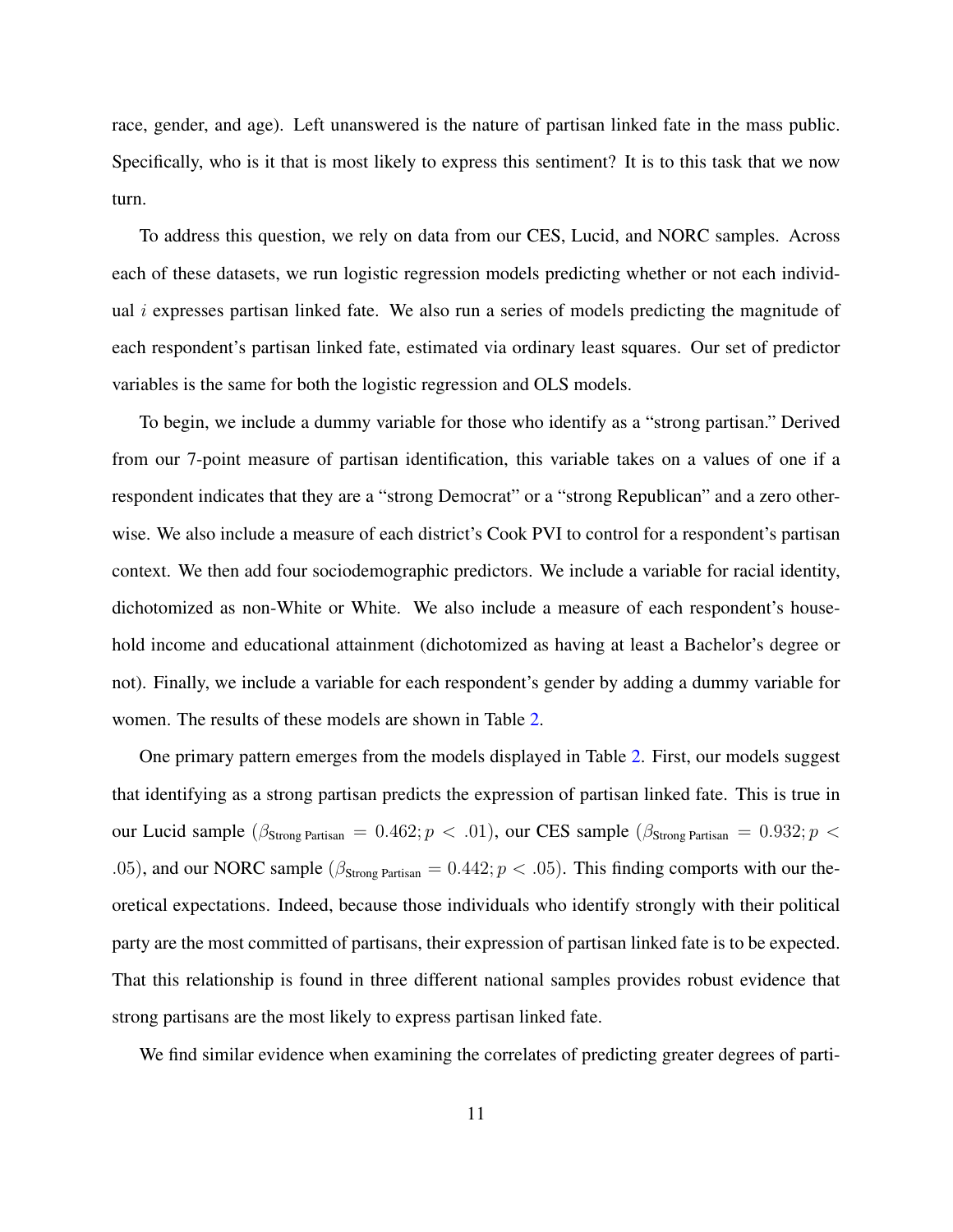<span id="page-12-0"></span>

|                                      | Lucid                                        |                                                                                                                                               |                                                                                                                                                               | CES                                                                                                                                                                                  |                                                                                                                                                                                                                                                                                                                        | <b>NORC</b>                                                                                                                                                                                                                                                                                                            |
|--------------------------------------|----------------------------------------------|-----------------------------------------------------------------------------------------------------------------------------------------------|---------------------------------------------------------------------------------------------------------------------------------------------------------------|--------------------------------------------------------------------------------------------------------------------------------------------------------------------------------------|------------------------------------------------------------------------------------------------------------------------------------------------------------------------------------------------------------------------------------------------------------------------------------------------------------------------|------------------------------------------------------------------------------------------------------------------------------------------------------------------------------------------------------------------------------------------------------------------------------------------------------------------------|
|                                      | PLF                                          | PLF Degree                                                                                                                                    | PLF                                                                                                                                                           | PLF Degree                                                                                                                                                                           | PLF                                                                                                                                                                                                                                                                                                                    | PLF Degree                                                                                                                                                                                                                                                                                                             |
| Strong Partisan                      | $0.462***$                                   | $0.281***$                                                                                                                                    | $0.932***$                                                                                                                                                    | $0.136***$                                                                                                                                                                           | $0.442**$                                                                                                                                                                                                                                                                                                              | $0.281***$                                                                                                                                                                                                                                                                                                             |
|                                      |                                              | $\begin{array}{c} (0.026) \\ 0.004^{***} \\ 0.001) \\ 0.031 \\ 0.030 \\ 0.001 \\ 0.001 \\ 0.002 \\ 0.025 \\ -0.002 \\ -0.0002 \\ \end{array}$ |                                                                                                                                                               | $\begin{array}{c} (0.029) \\ 0.003^* \\ (0.002) \\ (0.004) \\ (0.044) \\ (0.004) \\ (0.002) \\ (0.004) \\ (0.005) \\ (0.0137^{***} \\ -0.032) \\ (0.032) \\ 1.165^{***} \end{array}$ | $\begin{array}{c} (0.183) \\ -0.015^* \\ (0.009) \\ (0.0198) \\ -0.037 \\ (0.037) \\ (0.037) \\ (0.030) \\ (0.030) \\ (0.030) \\ (0.031) \\ (0.032) \\ (0.033) \\ (0.032) \\ (0.030) \\ (0.030) \\ (0.030) \\ (0.030) \\ (0.030) \\ (0.030) \\ (0.030) \\ (0.030) \\ (0.030) \\ (0.030) \\ (0.030) \\ (0.030) \\ (0.0$ | $\begin{array}{l} (0.053) \\ (0.0003) \\ (0.003) \\ (0.059) \\ (0.059) \\ (0.059) \\ (0.007) \\ (0.007) \\ (0.007) \\ (0.052) \\ (0.052) \\ (0.052) \\ (0.052) \\ (0.052) \\ (0.053) \\ (0.053) \\ (0.054) \\ (0.055) \\ (0.054) \\ (0.055) \\ (0.055) \\ (0.057) \\ (0.058) \\ (0.058) \\ (0.059) \\ (0.059) \\ (0.0$ |
| Cook PVI                             |                                              |                                                                                                                                               |                                                                                                                                                               |                                                                                                                                                                                      |                                                                                                                                                                                                                                                                                                                        |                                                                                                                                                                                                                                                                                                                        |
|                                      | $(0.092)$<br>0.009*<br>0.005)                |                                                                                                                                               | $\begin{array}{l} (0.464) \\ -0.003 \\ (0.026) \\ -0.6502 \\ (0.502) \\ 0.002 \\ (0.103) \\ (0.392) \\ -0.065 \\ (0.537) \\ -0.065 \\ (1.118) \\ \end{array}$ |                                                                                                                                                                                      |                                                                                                                                                                                                                                                                                                                        |                                                                                                                                                                                                                                                                                                                        |
| Non-White                            | $-0.070$                                     |                                                                                                                                               |                                                                                                                                                               |                                                                                                                                                                                      |                                                                                                                                                                                                                                                                                                                        |                                                                                                                                                                                                                                                                                                                        |
|                                      | $(0.106)$<br>0.020***                        |                                                                                                                                               |                                                                                                                                                               |                                                                                                                                                                                      |                                                                                                                                                                                                                                                                                                                        |                                                                                                                                                                                                                                                                                                                        |
| Household Income                     |                                              |                                                                                                                                               |                                                                                                                                                               |                                                                                                                                                                                      |                                                                                                                                                                                                                                                                                                                        |                                                                                                                                                                                                                                                                                                                        |
|                                      |                                              |                                                                                                                                               |                                                                                                                                                               |                                                                                                                                                                                      |                                                                                                                                                                                                                                                                                                                        |                                                                                                                                                                                                                                                                                                                        |
| Bachelor's Degree+                   |                                              |                                                                                                                                               |                                                                                                                                                               |                                                                                                                                                                                      |                                                                                                                                                                                                                                                                                                                        |                                                                                                                                                                                                                                                                                                                        |
|                                      | $(0.008)$<br>0.348***<br>$(0.107)$<br>0.174* |                                                                                                                                               |                                                                                                                                                               |                                                                                                                                                                                      |                                                                                                                                                                                                                                                                                                                        |                                                                                                                                                                                                                                                                                                                        |
| Female                               |                                              |                                                                                                                                               |                                                                                                                                                               |                                                                                                                                                                                      |                                                                                                                                                                                                                                                                                                                        |                                                                                                                                                                                                                                                                                                                        |
|                                      | (0.092)                                      | (0.026)                                                                                                                                       |                                                                                                                                                               |                                                                                                                                                                                      |                                                                                                                                                                                                                                                                                                                        |                                                                                                                                                                                                                                                                                                                        |
| Constant                             | $0.444***$                                   | $1.036***$                                                                                                                                    |                                                                                                                                                               |                                                                                                                                                                                      |                                                                                                                                                                                                                                                                                                                        | $1.090***$                                                                                                                                                                                                                                                                                                             |
|                                      | (0.129)                                      | (0.037)                                                                                                                                       |                                                                                                                                                               | (0.046)                                                                                                                                                                              | (0.299)                                                                                                                                                                                                                                                                                                                | (0.093)                                                                                                                                                                                                                                                                                                                |
| $p < 1$ ; **p $< .05$ ; ***p $< .01$ |                                              |                                                                                                                                               |                                                                                                                                                               |                                                                                                                                                                                      |                                                                                                                                                                                                                                                                                                                        |                                                                                                                                                                                                                                                                                                                        |
|                                      |                                              |                                                                                                                                               |                                                                                                                                                               |                                                                                                                                                                                      |                                                                                                                                                                                                                                                                                                                        |                                                                                                                                                                                                                                                                                                                        |

| Table 2: Partisan Linked Fate in the Mass Public. This table shows the correlates of expressing partisan linked fate (Columns 1, | 3, & 5; logistic regression) and the degree to which one expresses partisan linked fate (Columns 2, 4, & 6; OLS). Data come from | our Lucid (Columns 1 & 2), CES (Columns 3 & 4), and NORC (Columns 5 & 6) samples. |
|----------------------------------------------------------------------------------------------------------------------------------|----------------------------------------------------------------------------------------------------------------------------------|-----------------------------------------------------------------------------------|
|                                                                                                                                  |                                                                                                                                  |                                                                                   |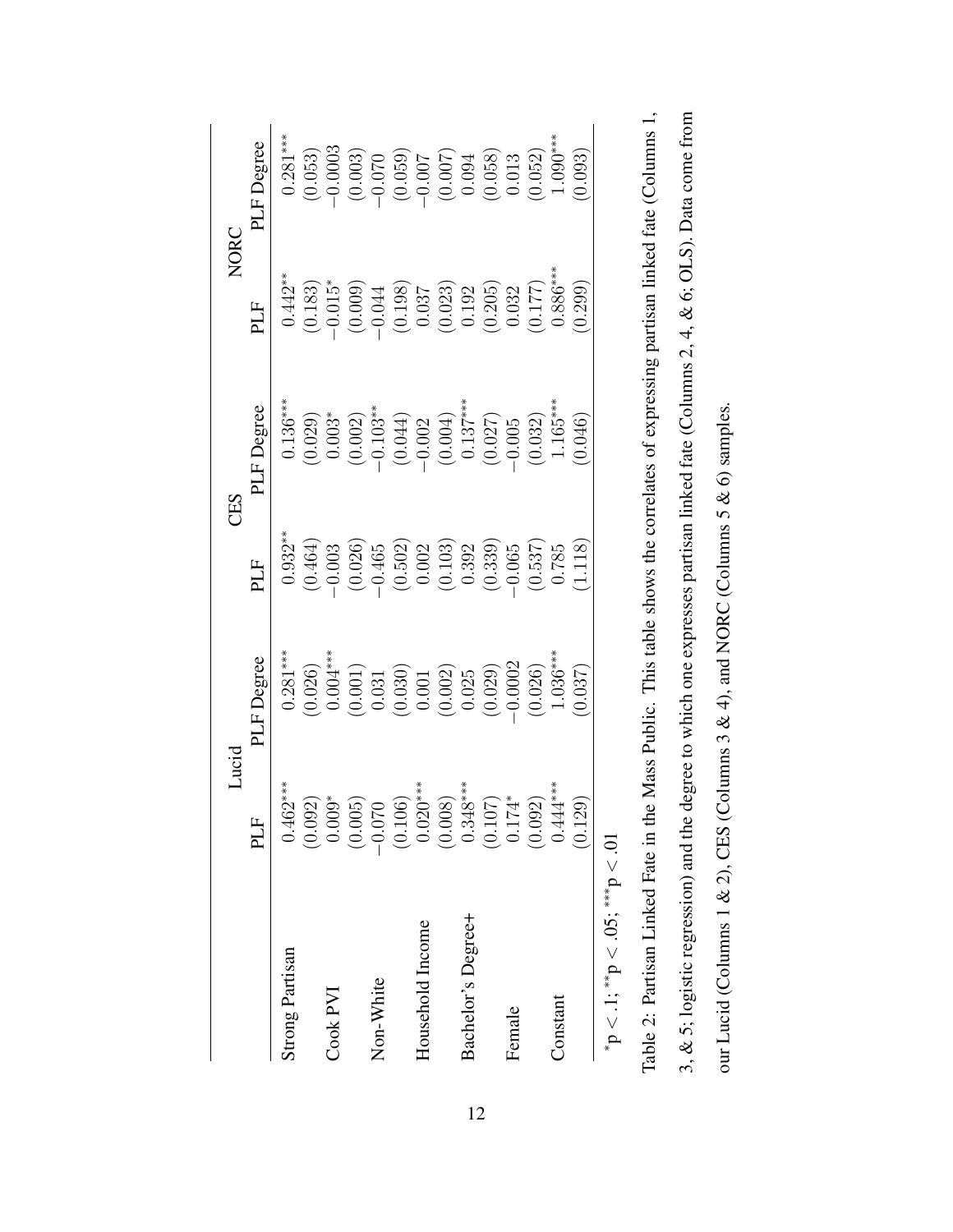san linked fate. In our Lucid sample ( $\beta_{\text{Strong Patisan}} = 0.281; p < .01$ ), our CES sample ( $\beta_{\text{Strong Patisan}} =$ 0.136;  $p < .01$ ), and our NORC sample ( $\beta_{\text{Strone Partisan}} = 0.281$ ;  $p < .01$ ), we find that being a strong partisan predicts expressing a greater amount of partisan linked fate. More concretely, then, this implies that those who are strong partisans are most ardently committed to the idea that what happens to their co-partisans elsewhere in the country will have something to do with what happens in their life. Thus, strong partisanship predicts both whether an individual expresses partisan linked fate and, conditional upon believing that what happens to your co-partisans throughout the country will have something to do with what happens in your life, the degree to which one holds this belief.

There is a limited amount of evidence that living in more extreme partisan districts predicts partisan linked fate. Indeed, in our Lucid sample, we find that living in a more extreme partisan district predicts a greater degree of expressing partisan linked fate. However, our measure of partisan extremity based off of a district's Cook PVI does not reach any conventional level of statistical significance in the remaining five models.

One concern with these models might be that they separate the expression of partisan linked fate from the degree to which one expresses partisan linked fate. To address concerns that the results in Table [2](#page-12-0) are driven by this choice, we re-analyze these models but collapse our measure of partisan linked fate into one variable. In this specification, the partisan linked fate dependent variable takes on one of four possible values. Those who do not report any sense of partisan linked fate are coded as a 0 on this measure; those who express partisan linked fate but say that it will affect them "not very much" are coded as a 1; those who express partisan linked fate and say that it will affect them "some" are coded as a 2; and, finally, those who express partisan linked fate and say that it will affect them "a lot" are coded as a 3.

The results of these models, shown in Table [3,](#page-14-0) are substantively similar to those found in Table [2.](#page-12-0) Once again, the models suggest that the strength of one's partisan identity is an important aspect in terms of predicting partisan linked fate. In our Lucid sample (Column 1), our CES sample (Column 2), and our NORC sample (Column 3), identifying as a strong partisan expresses a greater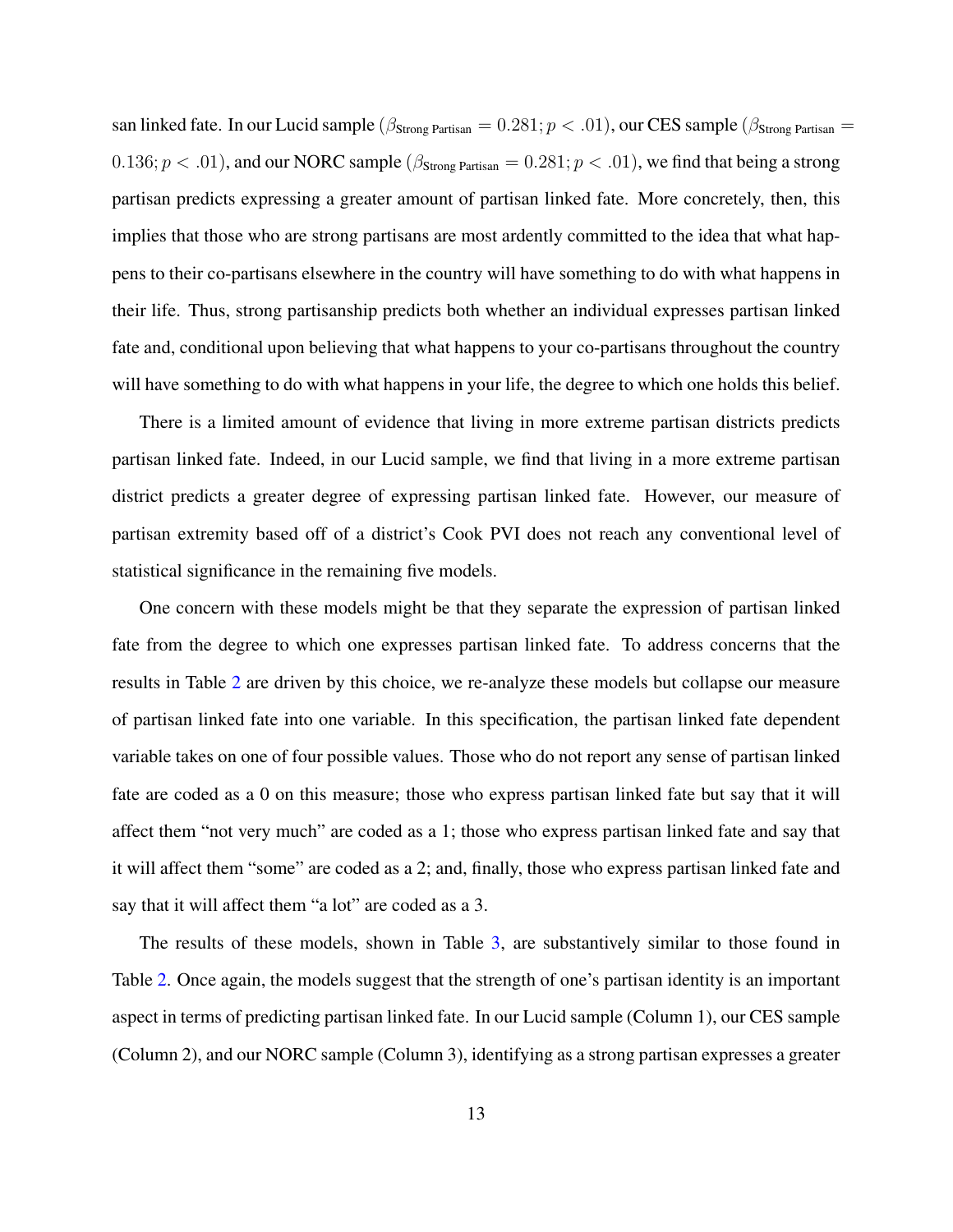amount of partisan linked fate. And, as with the models in Table [2,](#page-12-0) the results here suggest that living in a more highly partisan congressional district predicts a greater expression of partisan linked fate among the respondents in our Lucid sample.

<span id="page-14-0"></span>

|                        |            | Partisan Linked Fate |             |
|------------------------|------------|----------------------|-------------|
|                        | Lucid      | <b>CES</b>           | <b>NORC</b> |
| <b>Strong Partisan</b> | $0.400***$ | $0.481**$            | $0.376***$  |
|                        | (0.041)    | (0.224)              | (0.076)     |
| Cook PVI               | $0.007***$ | 0.001                | $-0.006$    |
|                        | (0.002)    | (0.012)              | (0.004)     |
| Non-White              | $-0.001$   | $-0.271$             | $-0.061$    |
|                        | (0.049)    | (0.261)              | (0.084)     |
| Household Income       | $0.009***$ | $-0.001$             | 0.007       |
|                        | (0.003)    | (0.044)              | (0.010)     |
| Bachelor's Degree+     | $0.156***$ | 0.263                | $0.150*$    |
|                        | (0.046)    | (0.164)              | (0.085)     |
| Female                 | $0.070*$   | $-0.032$             | 0.019       |
|                        | (0.042)    | (0.234)              | (0.076)     |
| Constant               | $1.256***$ | 1.484***             | 1.495***    |
|                        | (0.059)    | (0.482)              | (0.132)     |

 $*p < .1; **p < .05; **p < .01$ 

Table 3: Partisan Linked Fate, Alternative Specification. This table replicates the models shown in Table [2](#page-12-0) but collapses the dependent variable into one measure.

#### Consequences of Partisan Linked Fate

The analyses above have shown that partisan linked fate exists as a construct among the American mass public, that it exists on a level similar to that of linked fate along other dimensions (e.g. race, gender, and age), and that its expression is predicted by identifying as a strong partisan. We now address the consequences of partisan linked fate for attitudes germane to contemporary American politics. Specifically, we examine how the expression of partisan linked fate predicts attitudes about various conspiracy theories.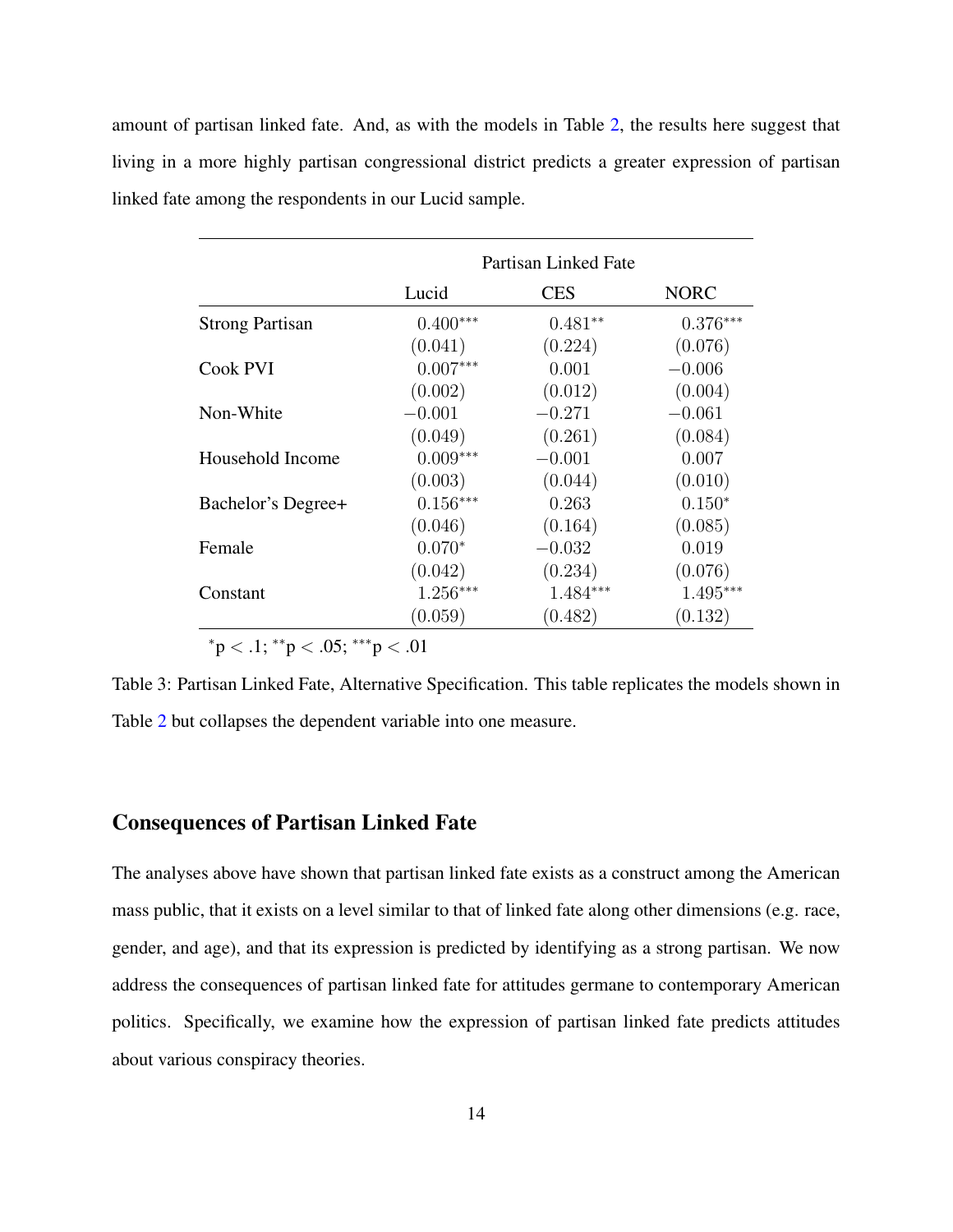To examine the relationship between partisan linked fate and conspiratorial belief, we once again draw upon our Lucid sample. Here, we asked levels of agreement with six conspiracy theories: whether fluorescent light bulbs are a way for the government to control its citizens; whether birds are really spy drones; whether the September 11, 2011, terrorist attacks were really a false flag operation; whether ballots are sometimes counted inaccurately; whether COVID-19 was invented in a military research facility; and, finally, whether vaccines contain tracking microchips. The first two conspiracies are fictitious and, accordingly, lack any known partisan prime. The latter four conspiracies are all ideas that have been, or currently are, relevant to American politics. In each case, agreement is measured on a 7-point scale where higher numerical values indicate a greater amount of agreement.

To predict conspiratorial belief, we run a series of linear models where our measure of conspiratorial belief serves as our dependent variable. Conspiratorial belief is measured as a function of partisan linked fate. Here, our operationalization of partisan linked fate is a 4-item measure that draws upon both of the questions in our two-item battery. Those who answered "no" to our initial partisan linked fate question are coded as a 0 on this measure. Those who answered "yes" to this question and "not very much" to the follow-up question are coded as a 1. Those who answered "yes" to the initial question and "some" to the follow-up question are coded as a 2. Finally, those who answered "yes" to our initial question and "a lot" to the follow-up question are coded as a 3. To reduce bias in our estimates, we include controls for strong partisans, race, gender, household income, and educational attainment. The results of these models are shown in Table [4.](#page-17-0)

As shown in Table [4,](#page-17-0) our measure of partisan linked fate predicts a greater belief in five of the six conspiracy theories that we measured. In Columns 3-5, we see evidence that partisan linked fate predicts the endorsement of conspiracy theories that are—or were—relevant to American politics. Thus, when respondents are told that their co-partisans sometimes belief that the 9/11 attacks were a false flag operation (Column 3), that ballots are sometimes counted inaccurately (Column 4), or that COVID-19 was created in a military research facility (Column 5), they, too, are likely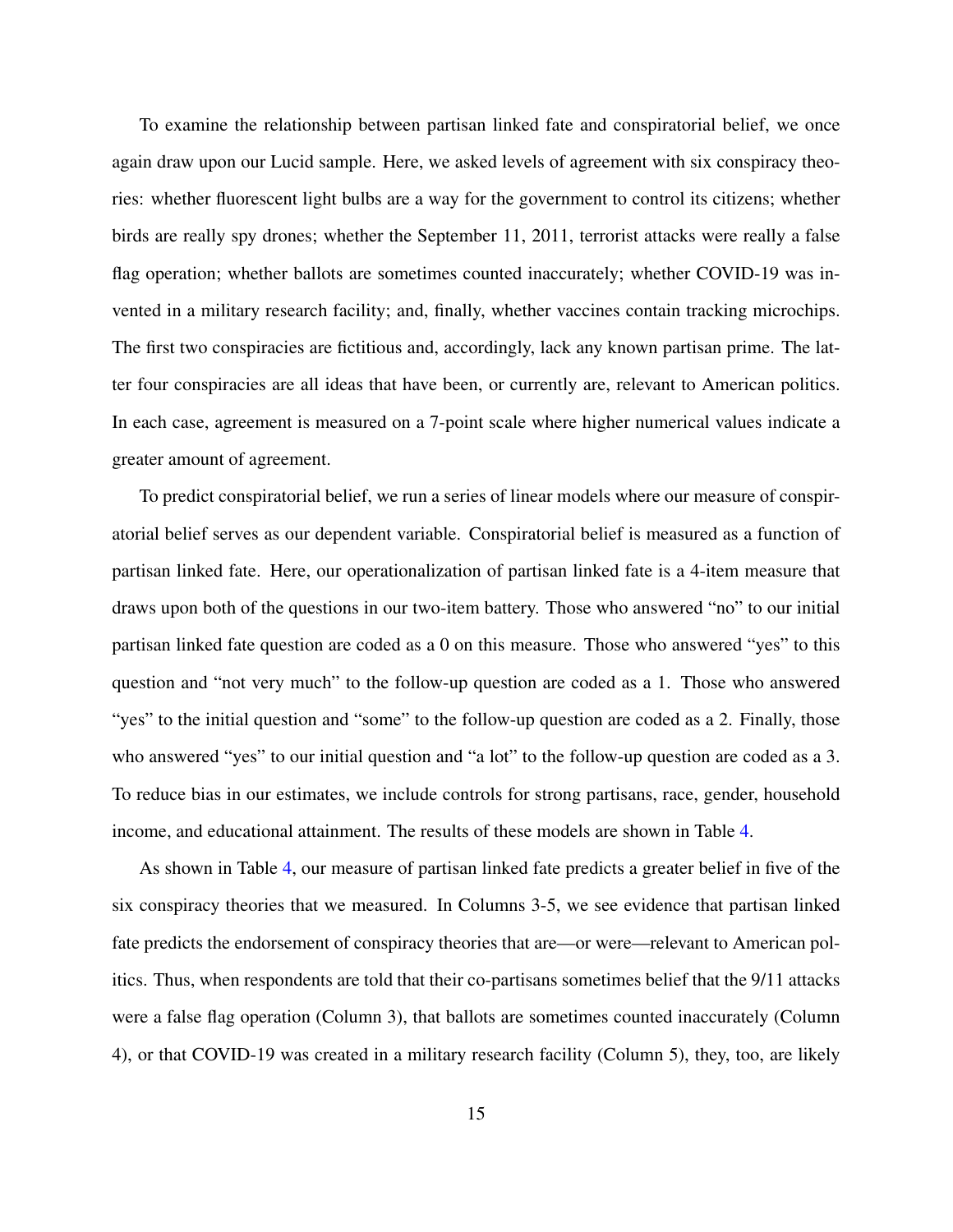to endorse these beliefs when they exhibit greater levels of partisan linked fate. In each case, these relationships are statistically distinguishable from zero at the  $p < .01$  level. Only when examining the relationship between partisan linked fate and the belief that vaccines contain tracking microchips (Column 6) do we fail to find a relationship that is statistically significant at any conventional level. Partisan linked fate, then, is a strong and reliable predictor of believing conspiracy theories that are endorsed by co-partisans.

One potential concern with these findings is that they might be driven by some unmeasured factor that is correlated with both the endorsement of the particular conspiracy theory and the expression of partisan linked fate. If this is the case, then our estimates as to the relationship between partisan linked fate and conspiratorial belief may be biased. However, this possibility is unlikely. Indeed, we find the exact same pattern of results when we examine the relationship between two entirely fictitious conspiracy theories—the [Oliver and Wood](#page-23-8) [\(2018\)](#page-23-8) conspiracy about fluorescent light bulbs allowing the government to control citizens, and a measure of whether birds are actually spy drones—and partisan linked fate. For both of these conspiracy theories, we find that endorsement is increasing in partisan linked fate. Thus, even when the conspiracy theory under consideration contains no *ex ante* partisan prime, those individuals with greater amounts of partisan linked fate are still likely to register a belief in the conspiracy theory when they are told that their co-partisans also endorse the belief.

### Conclusion & Discussion

The results presented in this paper suggest that partisanship's ability to operate as a key identity in American politics extends further than previously thought. Rather than operating exclusively as a heuristic or a form of self-identification, one's partisan identity speaks to how he or she views like-minded others throughout the country. As we have shown, Democrats and Republicans overwhelmingly agree with the notion that what happens to their co-partisans throughout the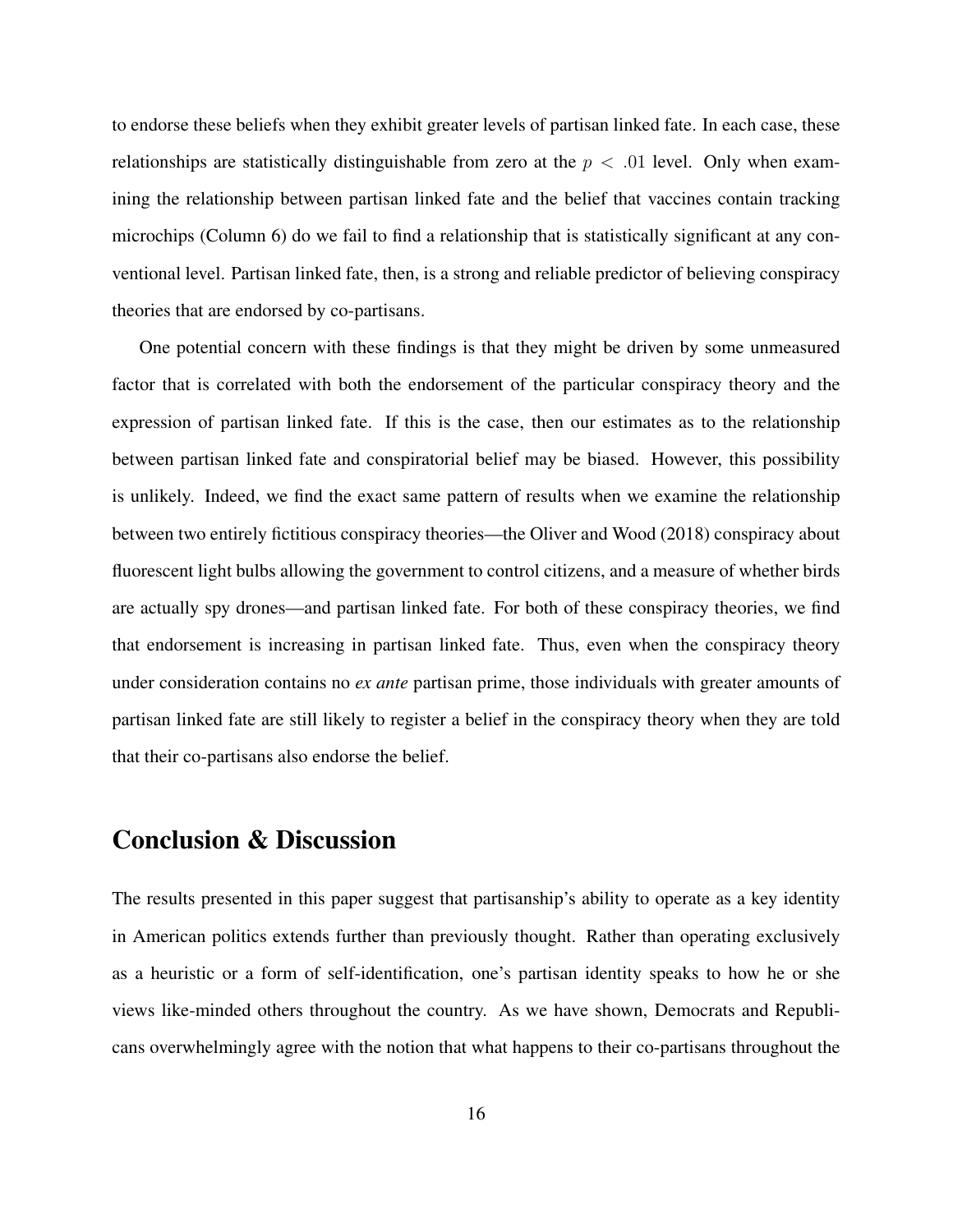<span id="page-17-0"></span>

|                                                                            | Light bulbs                       | <b>Birds</b>                                                                                                                                                                                                                                                                                                    | 9/11                                                                                                                                                                                                                                                                                                                                        | <b>Ballots</b>                                                                                                | $20$ VID-19                                                                                                                                                                                           | Vaccines                                                                                                                                                                                      |
|----------------------------------------------------------------------------|-----------------------------------|-----------------------------------------------------------------------------------------------------------------------------------------------------------------------------------------------------------------------------------------------------------------------------------------------------------------|---------------------------------------------------------------------------------------------------------------------------------------------------------------------------------------------------------------------------------------------------------------------------------------------------------------------------------------------|---------------------------------------------------------------------------------------------------------------|-------------------------------------------------------------------------------------------------------------------------------------------------------------------------------------------------------|-----------------------------------------------------------------------------------------------------------------------------------------------------------------------------------------------|
| Partisan Linked Fate                                                       | $0.122***$                        | $0.105***$                                                                                                                                                                                                                                                                                                      |                                                                                                                                                                                                                                                                                                                                             |                                                                                                               | $0.095***$                                                                                                                                                                                            | 0.056                                                                                                                                                                                         |
|                                                                            | (0.032)                           |                                                                                                                                                                                                                                                                                                                 |                                                                                                                                                                                                                                                                                                                                             |                                                                                                               |                                                                                                                                                                                                       |                                                                                                                                                                                               |
| Female                                                                     | $-0.334***$                       |                                                                                                                                                                                                                                                                                                                 |                                                                                                                                                                                                                                                                                                                                             |                                                                                                               |                                                                                                                                                                                                       |                                                                                                                                                                                               |
|                                                                            | (0.068)                           | $\begin{array}{l} (0.032) \\ -0.283^{***} \\ (0.067) \\ 0.750^{***} \\ (0.082) \\ 0.495^{***} \\ (0.067) \\ -0.007 \\ -0.007 \\ 0.075 \\ 0.075 \\ 0.006 \\ 0.075 \\ 0.006 \\ 0.007 \\ 0.007 \\ 0.000 \\ 0.000 \\ 0.000 \\ 0.000 \\ 0.000 \\ 0.000 \\ 0.000 \\ 0.000 \\ 0.000 \\ 0.000 \\ 0.000 \\ 0.000 \\ 0.0$ | $\begin{array}{c} 0.120^{***} \\ (0.033) \\ -0.251^{***} \\ (0.071) \\ (0.071) \\ (0.083) \\ (0.083) \\ (0.070) \\ (0.006) \\ (-0.015^{**} \\ (-0.006) \\ (-0.007) \\ (-0.007) \\ (-0.007) \\ (-0.007) \\ (-0.007) \\ (-0.007) \\ (-0.007) \\ (-0.007) \\ (-0.007) \\ (-0.007) \\ (-0.007) \\ (-0.007) \\ (-0.007) \\ (-0.007) \\ (-0.007)$ | 0.118***<br>(0.037)<br>(0.037)<br>(0.080)<br>(0.089)<br>(0.065)<br>(0.005)<br>(0.006)<br>(0.006)<br>(0.007*** | $\begin{array}{c} (0.035) \\ -0.498^{***} \\ (0.076) \\ 0.464^{***} \\ (0.088) \\ (0.089) \\ (0.076) \\ -0.003 \\ (0.006) \\ -0.006) \\ (0.006) \\ (0.006) \\ 2.191^{***} \\ 2.191^{***} \end{array}$ | $\begin{array}{c} (0.034) \\ -0.332^{***} \\ (0.071) \\ 0.614^{***} \\ (0.085) \\ (0.085) \\ -0.500^{***} \\ (0.071) \\ -0.020^{***} \\ (0.006) \\ -0.161^{**} \\ 1.479^{***} \\ \end{array}$ |
| Non-White                                                                  | $0.643***$                        |                                                                                                                                                                                                                                                                                                                 |                                                                                                                                                                                                                                                                                                                                             |                                                                                                               |                                                                                                                                                                                                       |                                                                                                                                                                                               |
|                                                                            | (0.079)                           |                                                                                                                                                                                                                                                                                                                 |                                                                                                                                                                                                                                                                                                                                             |                                                                                                               |                                                                                                                                                                                                       |                                                                                                                                                                                               |
| <b>Strong Partisan</b>                                                     |                                   |                                                                                                                                                                                                                                                                                                                 |                                                                                                                                                                                                                                                                                                                                             |                                                                                                               |                                                                                                                                                                                                       |                                                                                                                                                                                               |
|                                                                            | $0.425***$<br>(0.066)<br>-0.012** |                                                                                                                                                                                                                                                                                                                 |                                                                                                                                                                                                                                                                                                                                             |                                                                                                               |                                                                                                                                                                                                       |                                                                                                                                                                                               |
| Income                                                                     |                                   |                                                                                                                                                                                                                                                                                                                 |                                                                                                                                                                                                                                                                                                                                             |                                                                                                               |                                                                                                                                                                                                       |                                                                                                                                                                                               |
|                                                                            | (0.006)                           |                                                                                                                                                                                                                                                                                                                 |                                                                                                                                                                                                                                                                                                                                             |                                                                                                               |                                                                                                                                                                                                       |                                                                                                                                                                                               |
| Bachelors' Degree+                                                         | $-0.094$                          |                                                                                                                                                                                                                                                                                                                 |                                                                                                                                                                                                                                                                                                                                             |                                                                                                               |                                                                                                                                                                                                       |                                                                                                                                                                                               |
|                                                                            | (0.076)                           |                                                                                                                                                                                                                                                                                                                 |                                                                                                                                                                                                                                                                                                                                             |                                                                                                               |                                                                                                                                                                                                       |                                                                                                                                                                                               |
| Constant                                                                   | $1.299***$                        |                                                                                                                                                                                                                                                                                                                 |                                                                                                                                                                                                                                                                                                                                             |                                                                                                               |                                                                                                                                                                                                       |                                                                                                                                                                                               |
|                                                                            | (0.093)                           | (0.092)                                                                                                                                                                                                                                                                                                         | (0.098)                                                                                                                                                                                                                                                                                                                                     | (0.106)                                                                                                       | (0.102)                                                                                                                                                                                               | (0.096)                                                                                                                                                                                       |
| ${}^{*}\mathsf{p} < .1; {}^{**}\mathsf{p} < .05; {}^{***}\mathsf{p} < .01$ |                                   |                                                                                                                                                                                                                                                                                                                 |                                                                                                                                                                                                                                                                                                                                             |                                                                                                               |                                                                                                                                                                                                       |                                                                                                                                                                                               |

| Conspiratorial Belief. The table shows the relationship between partisan linked fate and the |                                                                                         |
|----------------------------------------------------------------------------------------------|-----------------------------------------------------------------------------------------|
|                                                                                              |                                                                                         |
|                                                                                              | $\frac{1}{2}$                                                                           |
|                                                                                              | יי אנטער בטר                                                                            |
|                                                                                              | control limit limit and the force control of the limit limit limit<br>23. Data como nol |
|                                                                                              |                                                                                         |
| us else peziuli l<br>$-1$                                                                    | くく ここくさくさい                                                                              |
| $\frac{4}{5}$                                                                                |                                                                                         |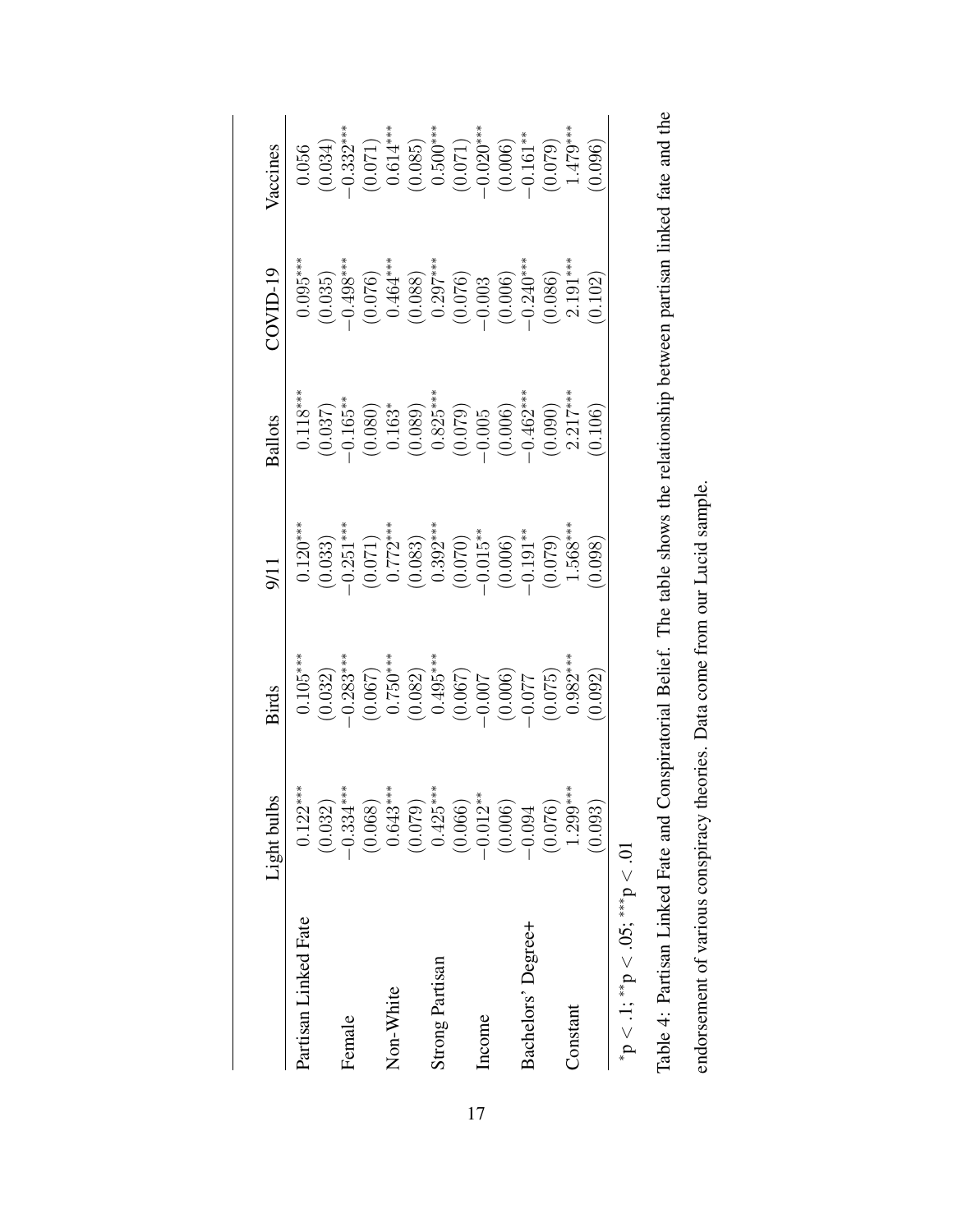country will have something to do with what happens in their own life. Moreover, both Democrats and Republicans appear to hold these attitudes to a considerable degree. Thus, the contemporary American mass public is characterized as holding attitudes that we have characterized as a form of "partisan linked fate."

Additionally, our study has provided a benchmark for how widespread partisan linked fate is among the mass public. In a Lucid sample of over 2,700 Americans, we found that the rate at which Americans express partisan linked fate closely mirrors the expression of linked fate along racial, gender, and age-based dimensions. In this sample, we found that 76% of respondents expressed some degree of partisan linked fate; this is an identical number to those who expressed racial linked fate (76%) and slightly larger than the percentage who expressed age-based linked fate (75%). Only gender-based linked fate (78%) was slightly more prevalent than partisan linked fate. A similar pattern emerges when examining the degree to which Americans hold these beliefs: the strength with which Americans express partisan linked fate was on par with linked racial, gender, and age-based linked fate.

Importantly, we lend credibility to these results by replicating them in our NORC sample. In this data, we found that 78% of respondents expressed partisan linked fate. And, as with the pattern of results found in our Lucid data, this metric is on par with the expression of linked fate along racial (77%), gender (80%), and age-based (80%) dimensions. Additionally, our NORC sample suggests that the magnitude with which Americans express linked fate is nearly identical to their expression of other forms of linked fate. Collectively, then, our NORC sample corroborates the findings from our Lucid data.

Despite the widespread presence of these attitudes, we found that those who identify as "strong partisans" are the most likely to express partisan linked fate. In a similar manner, those who strongly identify as a Democrat or a Republican express the greatest degree of partisan linked fate. This finding persists across three different datasets: our CES sample, our Lucid sample, and our NORC sample. We found some evidence that living in more highly partisan areas (as measured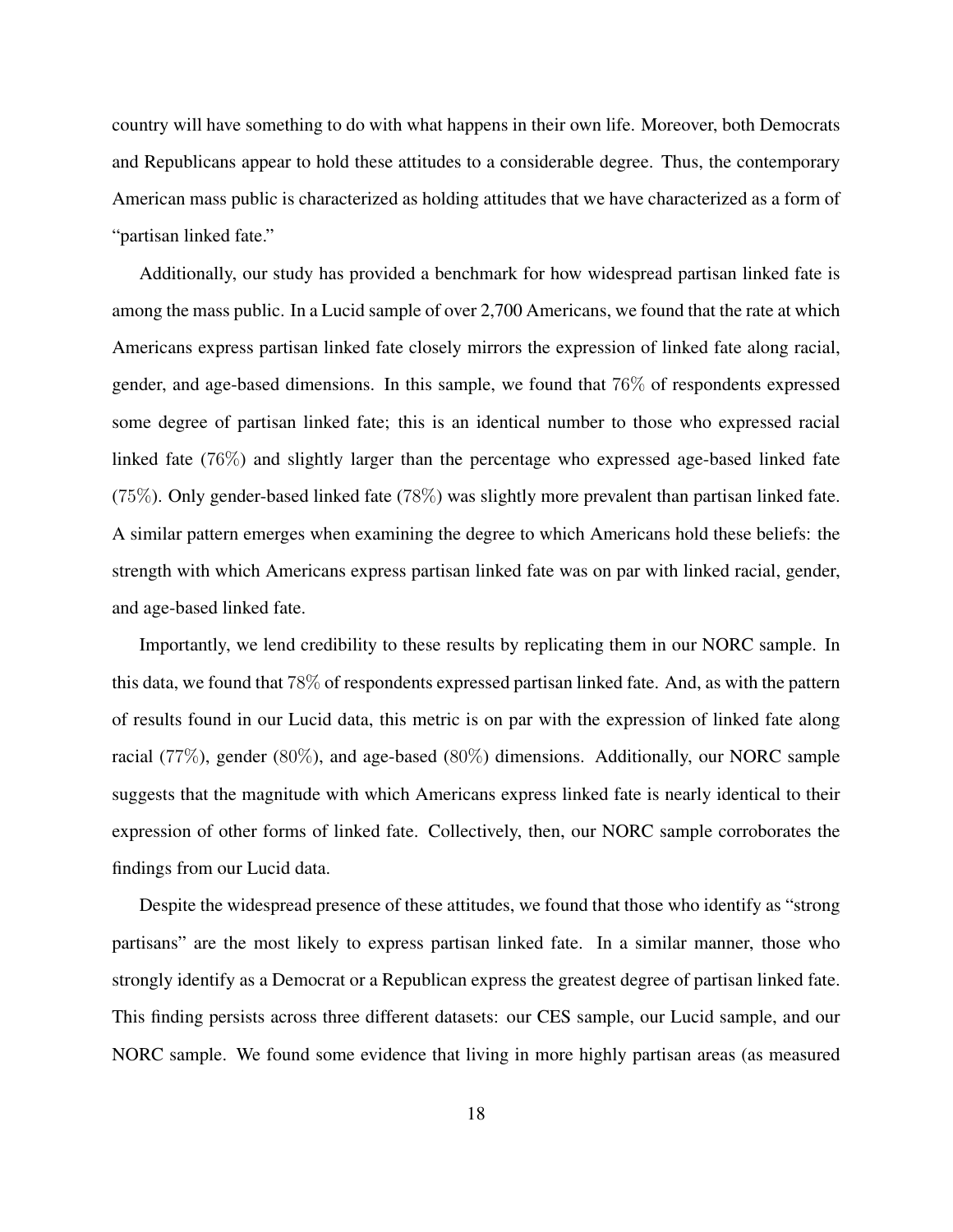by the Cook PVI score of one's congressional district) predicts partisan linked fate, though this finding is limited to analyses that draw upon our Lucid sample.

Importantly, we have shown that the presence of partisan linked fate among the American mass public is not without consequence. On the contrary, expressing partisan linked fate—and expressing higher degrees of partisan linked fate—has attitudinal consequences for American politics. Indeed, the results we have presented here suggest that, when Americans express partisan linked fate and they are told that their co-partisans believe various conspiracy theories, they are more likely to endorse the same set of conspiratorial beliefs. Our results suggest that expressing partisan linked fate predicts believing in conspiracy theories across areas as diverse as foreign policy, election integrity, and the origins of COVID-19. Additionally, our results suggest that Americans who express partisan linked fate are more likely to endorse conspiratorial beliefs even when the conspiracies under question have no *ex ante* partisan prime (e.g. the question about light bulbs allowing for government control of citizens, drawn from [Oliver and Wood](#page-23-8) [\(2018\)](#page-23-8), and the question about the "birds aren't real" movement). That these findings are obtained even when accounting for an individual's strength of partisanship suggests that partisan linked fate offers a degree of explanatory purchase above and beyond what is obtained from traditional model specifications of mass-level attitudes.

Despite our documenting the presence of partisan linked fate, the correlates of expressing this sentiment, and its attitudinal consequences for contemporary American politics, plenty of work remains. To begin, future work should examine additional outcomes of expressing partisan linked fate. Does expressing partisan linked fate predict an individual's attitudes on economic policy or social policy? If so, what is the nature of this relationship? Must policies be explicitly tied to partisan groups, as the conspiracy theories in this study were, or does partisan linked fate predict diffuse support for (or opposition to) policy ideas?

Similarly, future work should explore the nature of partisan linked fate and support for specific political figures. Must a politician make explicit appeals to help the in-party in order for partisan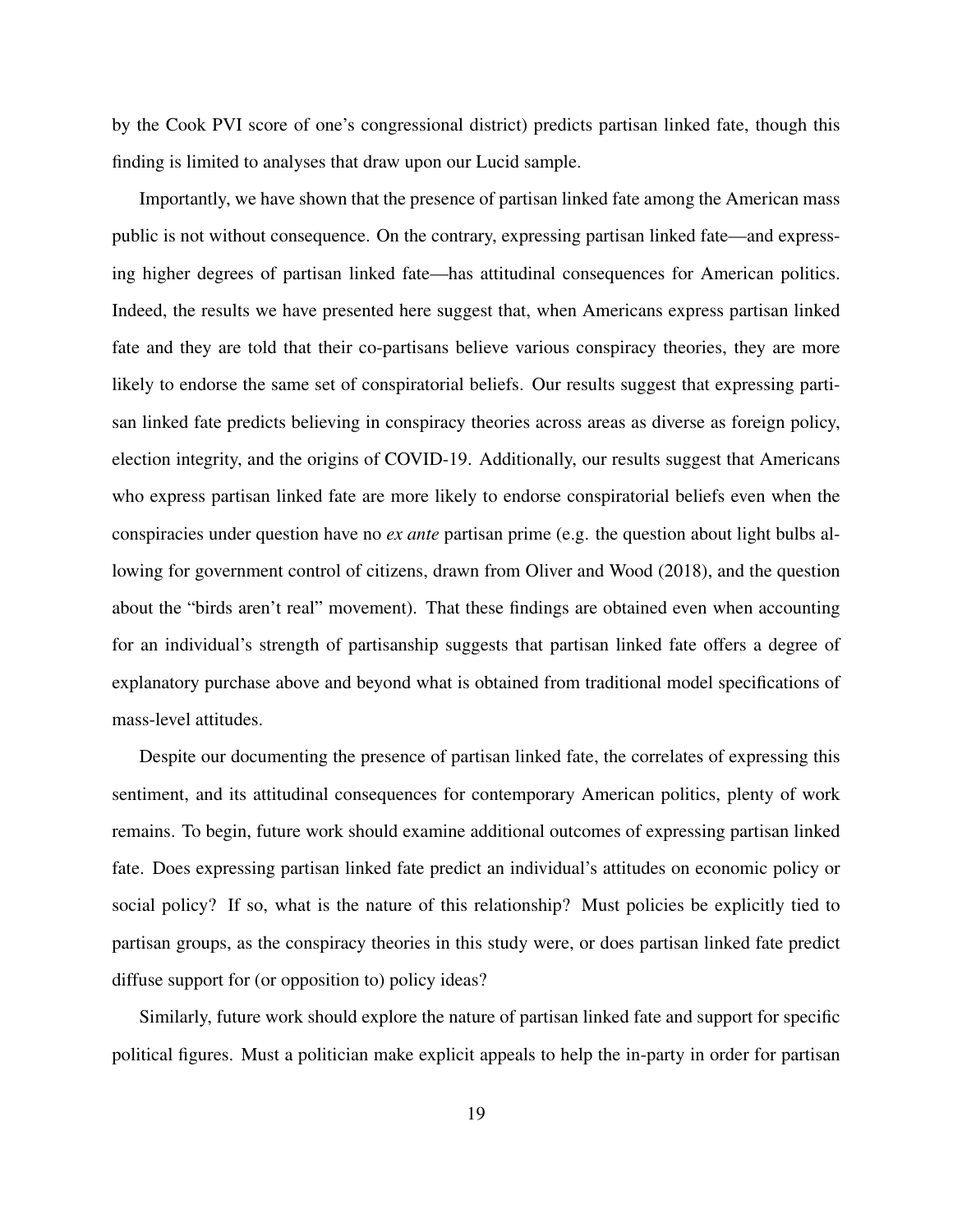linked fate to predict higher levels of support for the candidate, or is simply sharing a partisan identification sufficient for partisan linked fate to shape one's views of a politician? If it is the former, then the high levels of partisan linked fate among the mass public that we have documented here might give politicians an incentive to make targeted campaign promises to his or her supporters that he or she may not feel compelled to make in the absence of expressions of partisan linked fate.

Future work should also examine the causal nature of partisan linked fate. Our results suggest that identifying as a strong partisan predicts the expression of partisan linked fate; while we suspect that this is the causal ordering driving this relationship, our empirical approach does not allow us to definitively speak to the question of whether one's strength of partisanship causes the adoption of partisan linked fate. More thoroughly interrogating this question, as well as exploring the other potential causes of partisan linked fate, appears to be a fruitful line of inquiry.

Finally, future work should examine how partisan linked fate interacts with other factors driving contemporary mass-level political behavior. For instance, prior studies have found that the incumbency advantage has declined as citizens increasingly care more about the party that represents them in Congress than the specific member [\(Jacobson](#page-22-9) [2015\)](#page-22-9). Is this preference for party-overincumbency magnified for those who exhibit partisan linked fate? In a related manner, examining how partisan linked fate acts as an effect moderator is likely to open a number of important questions: does partisan linked fate moderate the causal link between anxiety and news consumption, or that between ideological extremity and affective polarization? As American politics continues to become more acrimonious and divided along partisan lines, better understanding the nature of these dynamics will become paramount. After documenting its existence—and benchmarking it with other forms of linked fate—across three different sources of data in this study, it is our hope that incorporating partisan linked fate into future studies will help scholars better understand the nature of contemporary American partisanship and political behavior.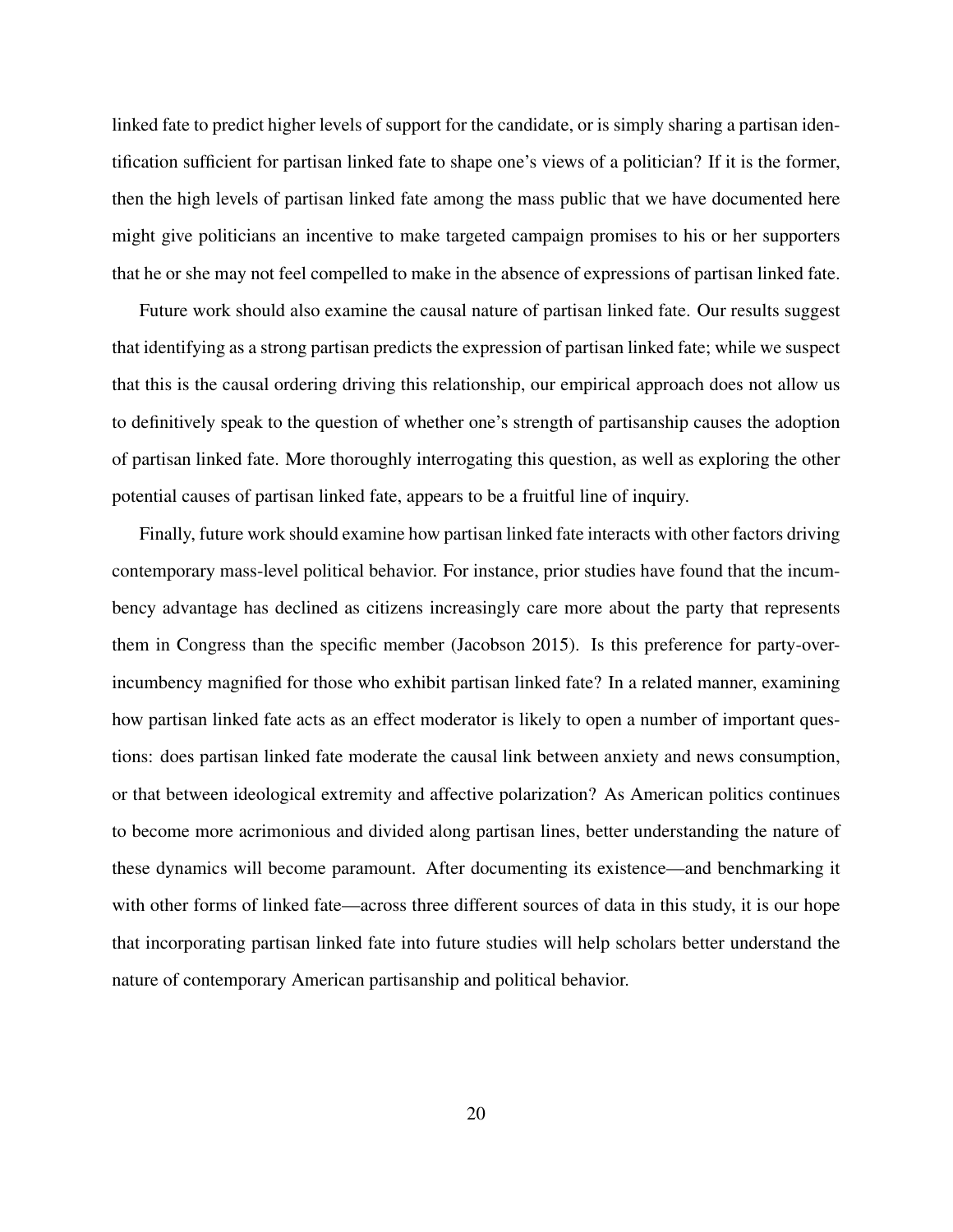### References

- <span id="page-21-2"></span>Abramowitz, Alan I. and Steven W. Webster. 2016. "The Rise of Negative Partisanship and the Nationalization of U.S. Elections in the 21st Century." *Electoral Studies* 41:12–22.
- <span id="page-21-6"></span>Berry, Justin A., David Ebner and Michelle Cornelius. 2019. "White Identity Politics: Linked Fate and Political Participation." *Politics, Groups, and Identities* 9(3).
- <span id="page-21-5"></span>Bunyasi, Tehama Lopez and Candis Watts Smith. 2019. "Do All Black Lives Matter Equally to Black People?: Respectability Politics and the Limitations of Linked Fate." *Journal of Race, Ethnicity, and Politics* 4(1):180–215.
- <span id="page-21-0"></span>Campbell, Angus, Philip E. Converse, Warren E. Miller and Donald E. Stokes. 1960. *The American Voter*. Wiley.
- <span id="page-21-7"></span>Connors, Elizabeth C. 2020. "The Social Dimension of Political Values." *Political Behavior* 42(3):961–982.
- <span id="page-21-4"></span>Dawson, Michael. 1994. *Behind the Mule: Race and Class in African-American Politics*. Princeton University Press.
- <span id="page-21-1"></span>Dias, Nicholas and Yphtach Lelkes. 2021. "The Nature of Affective Polarization: Disentangling Policy Disagreement From Partisan Identity." *American Journal of Political Science* .
- <span id="page-21-3"></span>Drutman, Lee. 2020. "How Hatred Came To Dominate American Politics." [https://fivethirtyeight.com/features/](https://fivethirtyeight.com/features/how-hatred-negative-partisanship-came-to-dominate-american-politics/) [how-hatred-negative-partisanship-came-to-dominate-american-politics/](https://fivethirtyeight.com/features/how-hatred-negative-partisanship-came-to-dominate-american-politics/).
- <span id="page-21-8"></span>Gay, Claudine, Jennifer Hochschild and Ariel White. 2016. "Americans' Belief in Linked Fate: Does the Measure Capture the Concept?" *Journal of Race, Ethnicity, and Politics* 1(1):117–144.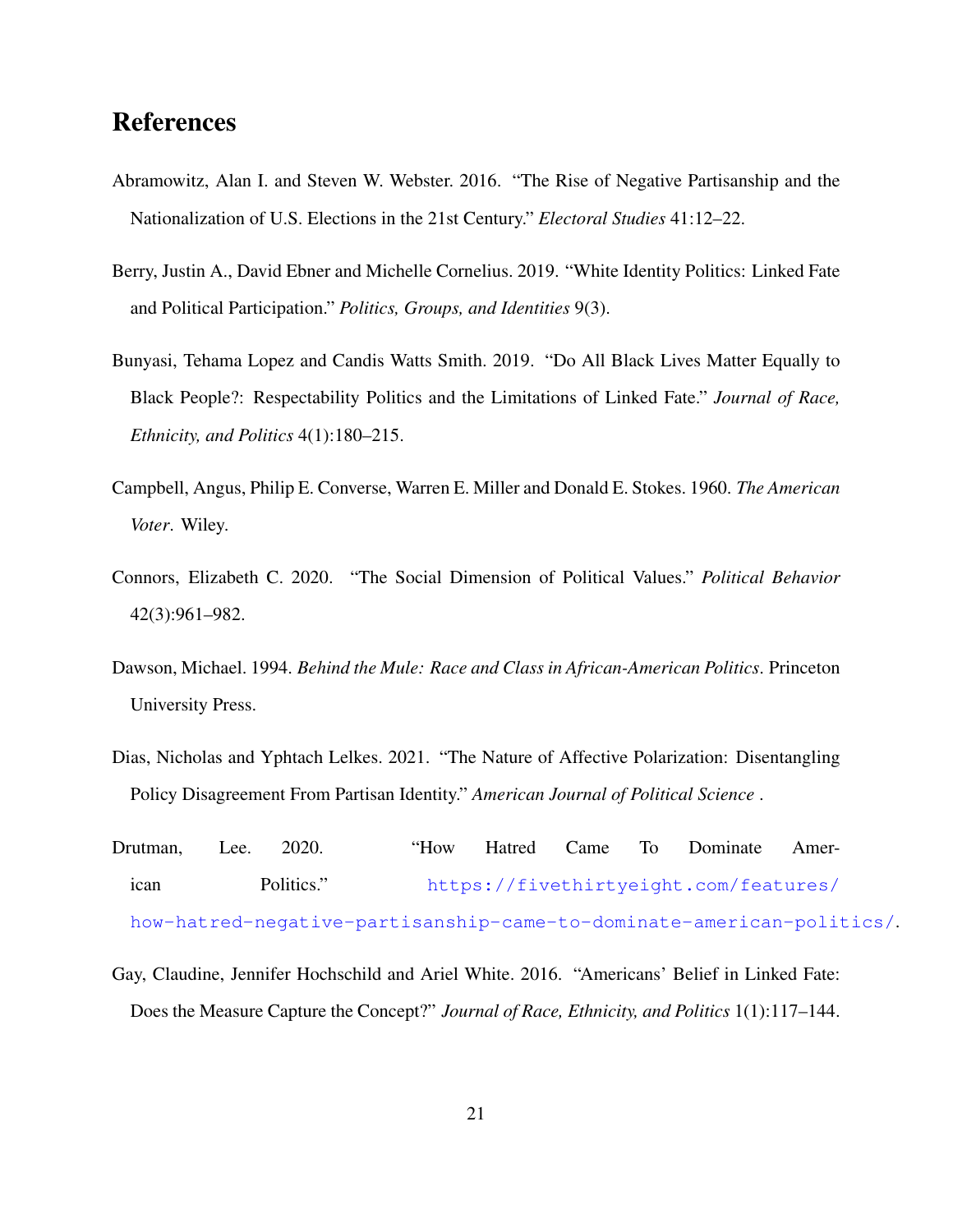- <span id="page-22-5"></span>Goode, Jayne R., Kendra Knight, Katherine J. Denker and Valerie Cronin-Fisher. 2021. "Political Difference in Marriage: Wife's Gender Linked Fate and Relational Conflict." *Communication Studies* 72(3):384–401.
- <span id="page-22-6"></span>Huddy, Leonie, Lilliana Mason and Lene Aarøe. 2015. "Expressive Partisanship: Campaign Involvement, Political Emotion, and Partisan Identity." *American Political Science Review* 109(1):1–17.
- <span id="page-22-0"></span>Iyengar, Shanto and Sean J. Westwood. 2015. "Fear and Loathing across Party Lines: New Evidence on Group Polarization." *American Journal of Political Science* 59(3):690–707.
- <span id="page-22-9"></span>Jacobson, Gary C. 2015. "It's Nothing Personal: The Decline of the Incumbency Advantage in US House Elections." *The Journal of Politics* 77(3):861–873.
- <span id="page-22-4"></span>Jardina, Ashley. 2019. *White Identity Politics*. Cambridge University Press.
- <span id="page-22-3"></span>Kiang, Lisa, Betina Cutaia Wilkinson and Linda P. Juang. 2021. "The Markings of Linked Fate Among Asian Americans and Latinxs." *Cultural Diversity and Ethnic Minority Psychology* . doi: https://doi.org/10.1037/cdp0000482.
- <span id="page-22-1"></span>Levendusky, Matthew S. 2009. *The Partisan Sort: How Liberals Became Democrats and Conservatives Became Republicans*. University of Chicago Press.

<span id="page-22-7"></span>Lodge, Milton and Charles S. Taber. 2013. *The Rationalizing Voter*. Cambridge University Press.

- <span id="page-22-2"></span>Lu, Fan and Jones Bradford. 2019. "Effects of Belief Versus Experiential Discrimination on Race-Based Linked Fate." *Politics, Groups, and Identities* 7(3):615–624.
- <span id="page-22-8"></span>Martin, Gregory J. and Steven W. Webster. 2020. "Does Residential Sorting Explain Geographic Polarization?" *Political Science Research and Methods* 8(2):215–231.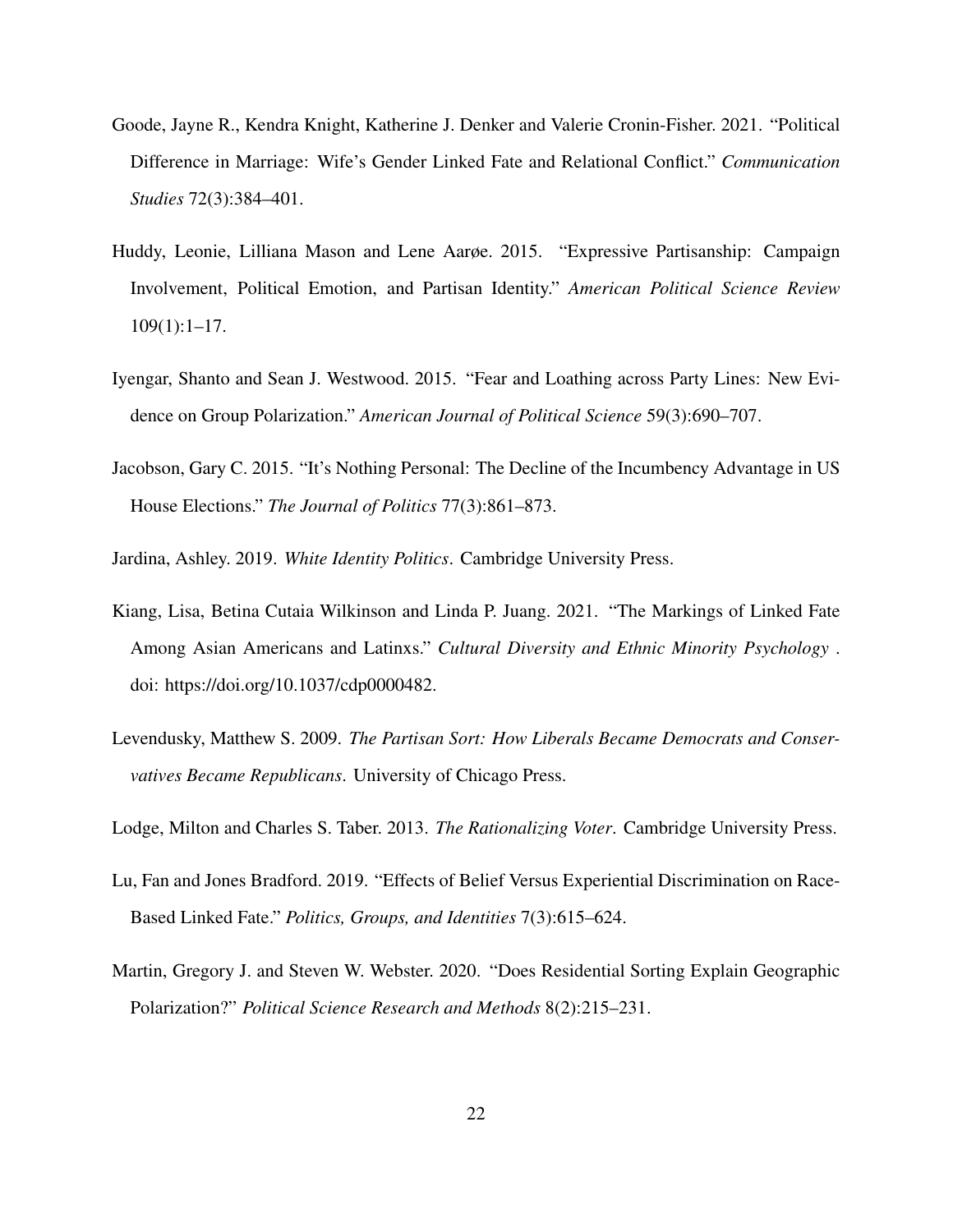- <span id="page-23-0"></span>Mason, Lilliana. 2018. *Uncivil Agreement: How Politics Became Our Identity*. University of Chicago Press.
- <span id="page-23-3"></span>Masuoka, Natalie. 2006. "Together They Become One: Examining the Predictors of Panethnic Group Consciousness Among Asian Americans and Latinos." *Social Science Quarterly* 87(5):993–1011.
- <span id="page-23-4"></span>McClain, Paul D., Jessica D. Johnson Carew, Eugene Walton Jr. and Candis S. Watts. 2009. "Group Membership, Group Identity, and Group Consciousness: Measures of Racial Identity in American Politics?" *Annual Review of Political Science* 12:471–485.
- <span id="page-23-6"></span>Miller, Joanne M, Kyle L. Saunders and Christina E. Farhart. 2016. "Conspiracy Endorsement as Motivated Reasoning: The Moderating Roles of Political Knowledge and Trust." *American Journal of Political Science* 60:824–844.
- <span id="page-23-7"></span>Mummolo, Jonathan and Clayton Nall. 2017. "Why Partisans Do Not Sort: The Constraints on Political Segregation." *The Journal of Politics* 79(1):45–59.
- <span id="page-23-8"></span>Oliver, J. Eric and Thomas J. Wood. 2018. *Enchanted America: How Intuition & Reason Divide Our Politics*. University of Chicago Press.
- <span id="page-23-1"></span>Orr, Lilla V. and Gregory A. Huber. 2020. "The Policy Basis of Measured Partisan Animosity in the United States." *American Journal of Political Science* 64(3):569–586.
- <span id="page-23-5"></span>Ruppanner, Leah, Gosia Mikołajczak, Kelsy Kretschmer and Christopher T. Stout. 2019. "Gender Linked Fate Explains Lower Legal Abortion Support Among White Married Women." *PLoS ONE* 14(10):e0223271.
- <span id="page-23-2"></span>Sanchez, Gabriel R. and Jillian Medeiros. 2016. "Linked Fate and Latino Attitudes Regarding Health-Care Reform Policy." *Social Science Quarterly* 97.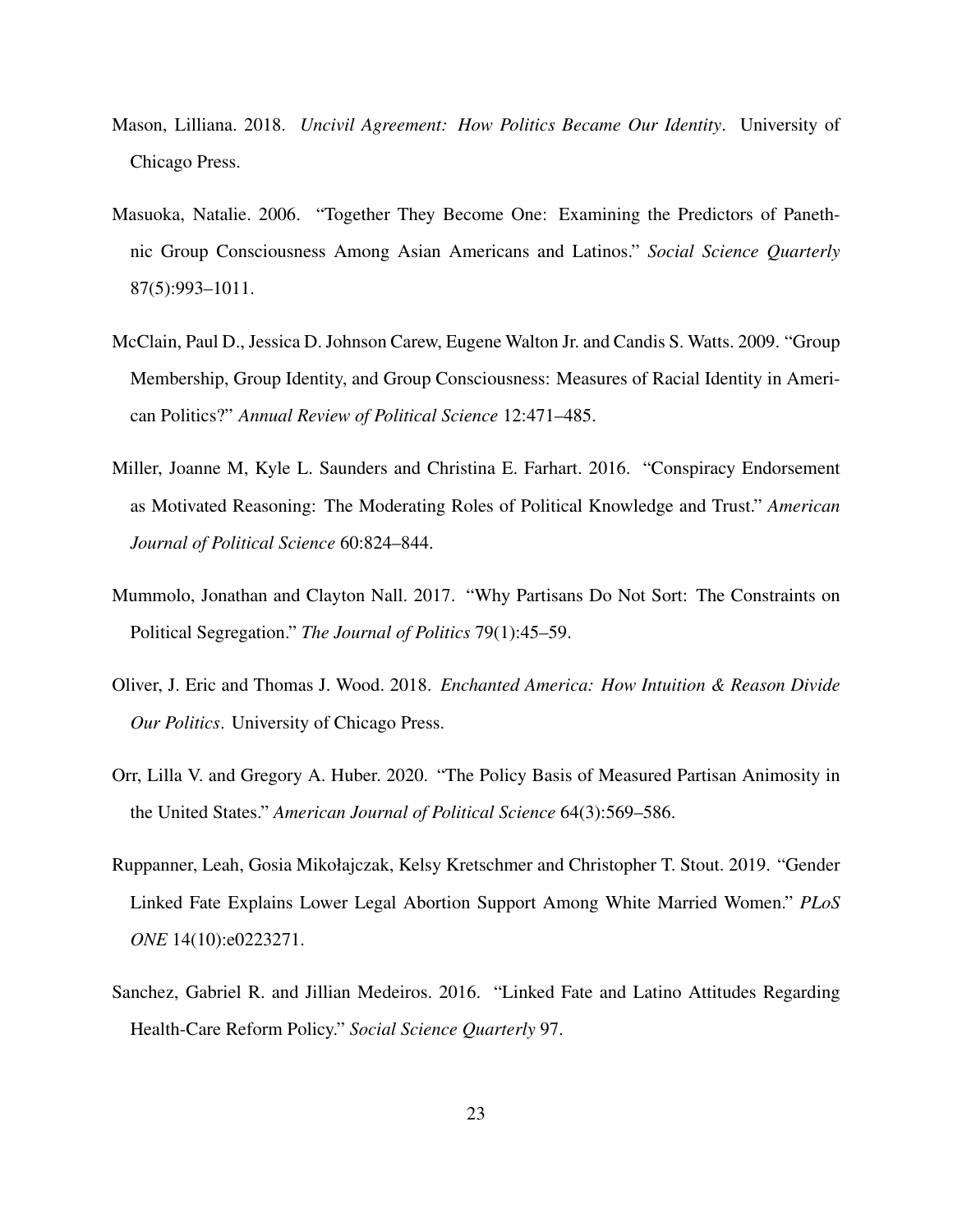- <span id="page-24-2"></span>Sanchez, Gabriel R. and Natalie Masuoka. 2010. "Brown-Utility Heuristic? The Presence and Contributing Factors of Latino Linked Fate." *Hispanic Journal of Behavioral Sciences* 32(4):519=531.
- <span id="page-24-3"></span>Schildkraut, Deborah J. 2013. "Which Birds of a Feather Flock Together? Assessing Attitudes About Descriptive Representation Among Latinos and Asian Americans." *American Politics Research* 41(4):699–729.
- <span id="page-24-4"></span>Schildkraut, Deborah J. 2015. "White Attitudes About Descriptive Representation in the US: The Roles of Identity, Discrimination, and Linked Fate." *Politics, Groups, and Identities* 5(1):84– 106.
- <span id="page-24-0"></span>Simien, Evelyn M. 2005. "Race, Gender, and Linked Fate." *Journal of Black Studies* 35(5):529– 550.
- <span id="page-24-7"></span>Sinclair, Betsy. 2012. *The Social Citizen: Peer Networks and Political Behavior*. University of Chicago Press.
- <span id="page-24-6"></span>Stout, Christopher T., Kelsy Kretschmer and Leah Ruppanner. 2017. "Gender Linked Fate, Race/Ethnicity, and the Marriage Gap in American Politics." *American Politics Research* 70(3):509–522.
- <span id="page-24-8"></span>Tam Cho, Wendy K., James G. Gimpel and Iris S. Hui. 2013. "Voter Migration and the Geographic Sorting of the American Electorate." *Annals of the Association of American Geographers* 103(4):856–870.
- <span id="page-24-1"></span>Tate, Katherine. 1993. *From Protest to Politics: The New Black Voters in American Elections*. Russell Sage Foundation.
- <span id="page-24-5"></span>Turner, John C., Michael A. Hogg, Penelope J. Oakes, Stephen D. Reicher and Margaret S.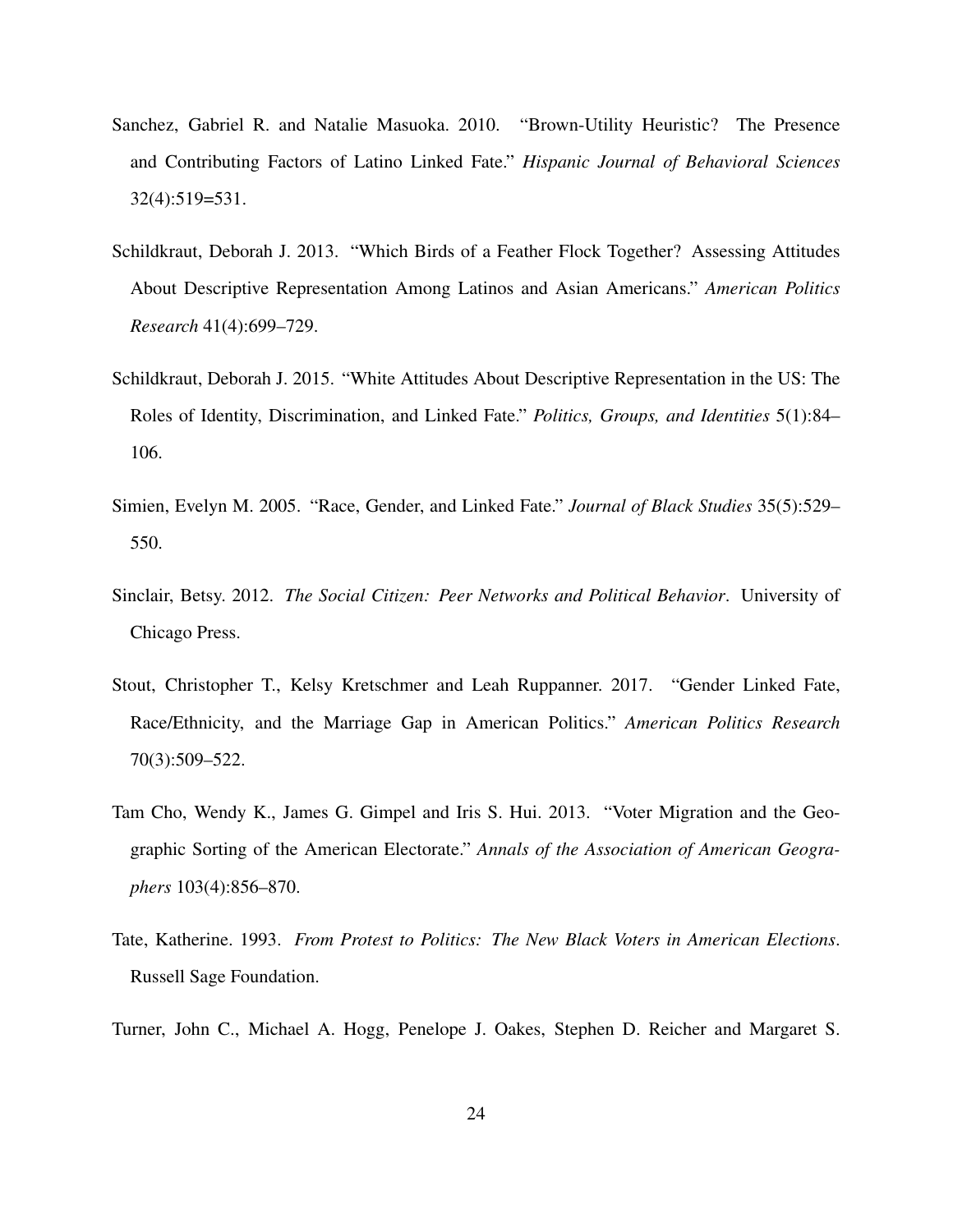Wetherell. 1987. *Rediscovering the Social Group: A Self-Categorization Theory*. Basil Blackwell.

- <span id="page-25-1"></span>Vargas, Edward D., Gabriel R. Sanchez and Juan A. Valdez Jr. 2017. "Immigration Policies and Group Identity: How Immigrant Laws Affect Linked Fate among U.S. Latino Populations." *Journal of Race, Ethnicity, and Politics* 2:35–62.
- <span id="page-25-0"></span>Webster, Steven W., Elizabeth C. Connors and Betsy Sinclair. 2022. "The Social Consequences of Political Anger." *The Journal of Politics* .
- <span id="page-25-2"></span>West, Emily A. and Shanto Iyengar. 2020. "Partisanship as a Social Identity: Implications for Polarization." *Political Behavior* pp. 1–32.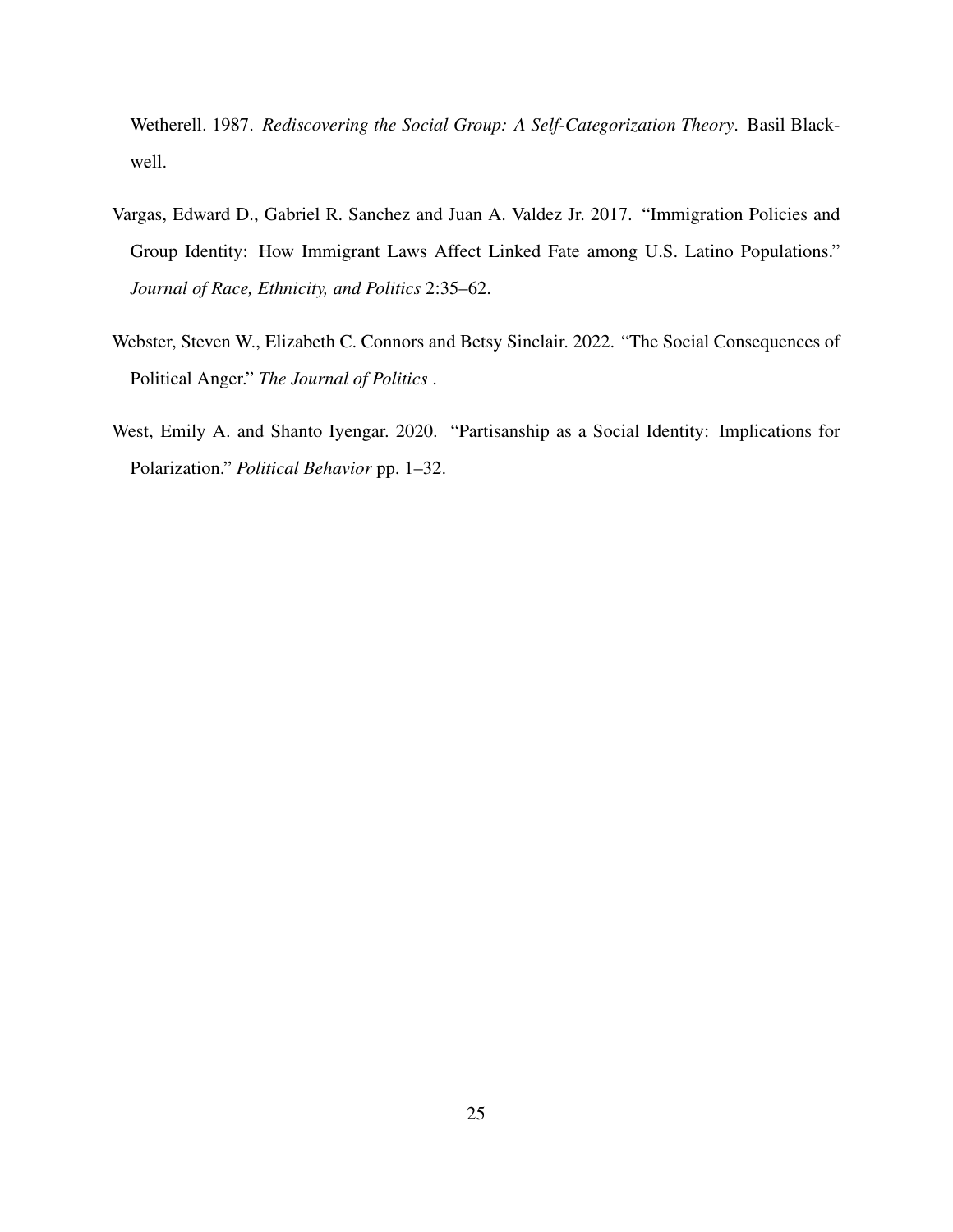# A Appendix

Each of our three datasets were collected after receiving approval from our institutions' IRB. In all cases, our IRB proposals were deemed exempt from review.

# B Tables

| Party ID                            |      | Prop. PLF Mean PLF Degree |
|-------------------------------------|------|---------------------------|
| Strong, weak, or leaning Democrat   | 0.75 | 1.30                      |
| Strong, weak, or leaning Republican | 0.76 | 1.30                      |

Table B.1: Partisan Linked Fate by Partisan Affiliation (CES). This table shows the proportion of Democrats and Republicans who expressed partisan linked fate in our CES data, as well as the average degree of linked fate expressed across partisan groups.

| Party ID                            |      | Prop. PLF Mean PLF Degree |
|-------------------------------------|------|---------------------------|
| Strong, weak, or leaning Democrat   | 0.80 | 1.31                      |
| Strong, weak, or leaning Republican | 0.72 | 1.24                      |

Table B.2: Partisan Linked Fate by Partisan Affiliation (Lucid). This table shows the proportion of Democrats and Republicans who expressed partisan linked fate in our Lucid data, as well as the average degree of linked fate expressed across partisan groups.

| Party ID                            |      | Prop. PLF Mean PLF Degree |
|-------------------------------------|------|---------------------------|
| Strong, weak, or leaning Democrat   | 0.84 | 1.13                      |
| Strong, weak, or leaning Republican | 0.70 | 1.17                      |

Table B.3: Partisan Linked Fate by Partisan Affiliation (NORC). This table shows the proportion of Democrats and Republicans who expressed partisan linked fate in our NORC data, as well as the average degree of linked fate expressed across partisan groups.